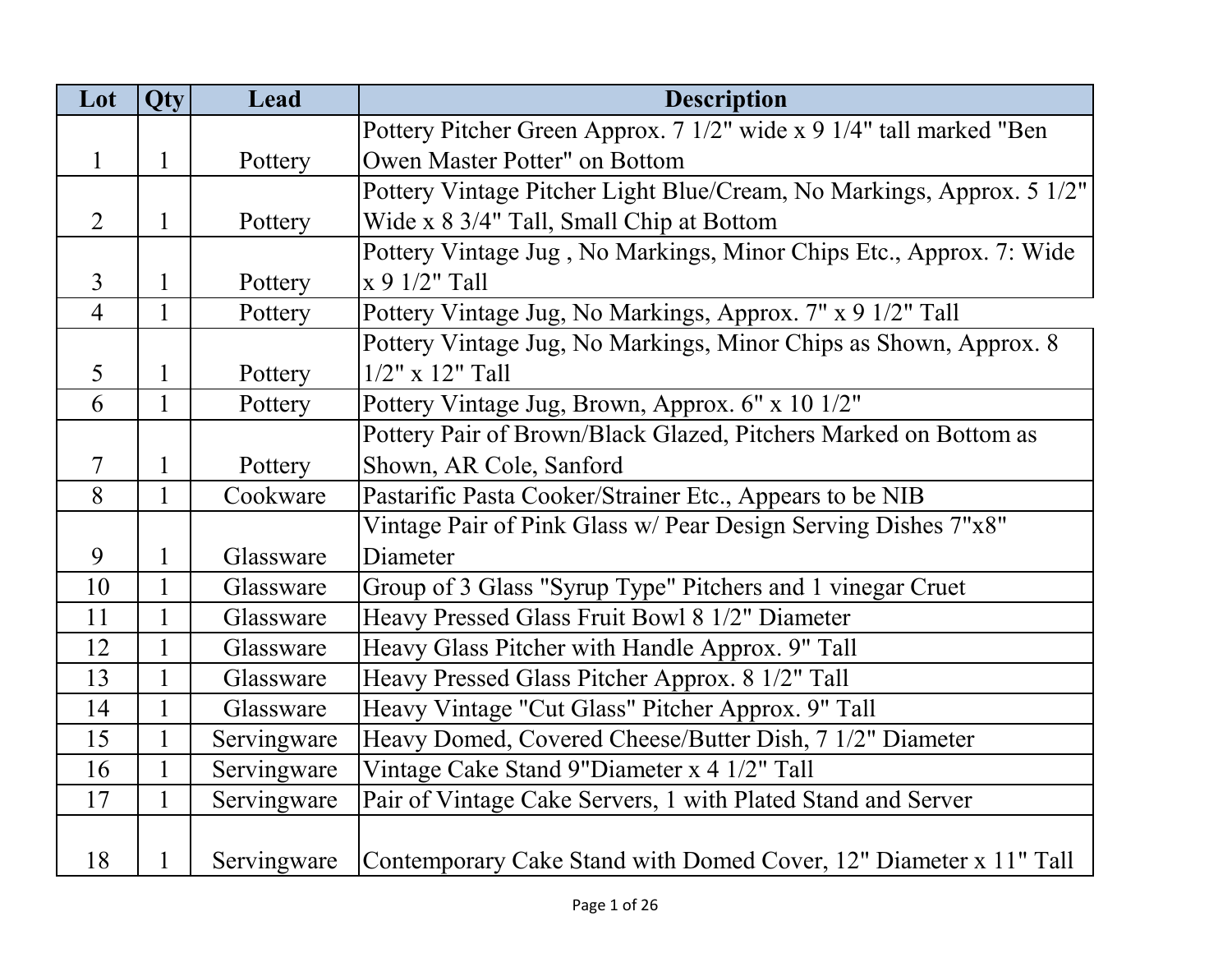| Lot | Qty          | Lead          | <b>Description</b>                                                    |
|-----|--------------|---------------|-----------------------------------------------------------------------|
| 19  | 1            | Glassware     | Vintage Etched and Footed Glass Center Bowl                           |
| 20  | $\mathbf{1}$ | Glassware     | Set of 5 Pressed Glass Dessert Dishes and 4 Juice Glasses 4" Tall     |
| 21  | $\mathbf{1}$ | Glassware     | Vintage Glass Covered Candy Dish 6" Diameter x 10" Tall               |
|     |              |               |                                                                       |
| 22  | $\mathbf{1}$ | Servingware   | Star Shaped Yellow, Peach Serving Dishes and 6" Ruby/Clear Ash Tray   |
|     |              |               | Porcelain Hand Painted Chocolate Pot Marked IRI8 Small Chip on        |
| 23  | $\mathbf{1}$ | Servingware   | Spout                                                                 |
|     |              |               | Large Group of Glass Including Covered Candy Dishes, Desert Bowls,    |
| 24  | $\mathbf{1}$ | Glassware     | Wine Glasses, Sherbet and Center Bowl                                 |
|     |              |               | Pottery Casserole 8 1/2" Diameter Covered with Vintage Vase, Large    |
| 25  | 1            | Pottery       | Chip                                                                  |
| 26  | $\mathbf{1}$ | Glassware     | Heavy Glass Vase with Brass Stand, Butter Dish, Pitcher, Etc.         |
| 27  | $\mathbf{1}$ | Glassware     | Heavy Glass Decanter with Stopper 11"Tall                             |
| 28  | $\mathbf{1}$ | Pottery       | Roseville Pottery Vase Marked 38-12 USA                               |
|     |              | Miscellaneous | Vintage Pair of Vases, Hand Painted Minor Damage, and Unusual Tree    |
| 29  | 1            | Items         | with Glass Stand                                                      |
|     |              |               |                                                                       |
|     |              |               | Large Group of Glass Including Pair of Etched Double Candle Sticks 6" |
| 30  | $\mathbf 1$  | Glassware     | Tall x 9" Wide, Two 3" Candlesticks, and 3 4" Wide Candle Sticks      |
| 31  |              | Glassware     | Group of Marmalade/Jelly Dishes Glass and Metal                       |
| 32  | $\mathbf{1}$ | Utensils      | Vintage Serving Piece with 12 Spoons                                  |
| 33  | $\mathbf{1}$ | Drinkware     | Decanter Set with 6 Highball Glasses                                  |
| 34  | $\mathbf{1}$ | Glassware     | Large Cut Glass with Etching 8" Center Bowl                           |
| 35  | 1            | Servingware   | Large Footed Center Bowl or Fruit Bowl, 10" Diameter                  |
| 36  |              | Glassware     | Vintage Pressed Glass Center Bowl or Fruit Bowl, 8"x12 1/2"x4"        |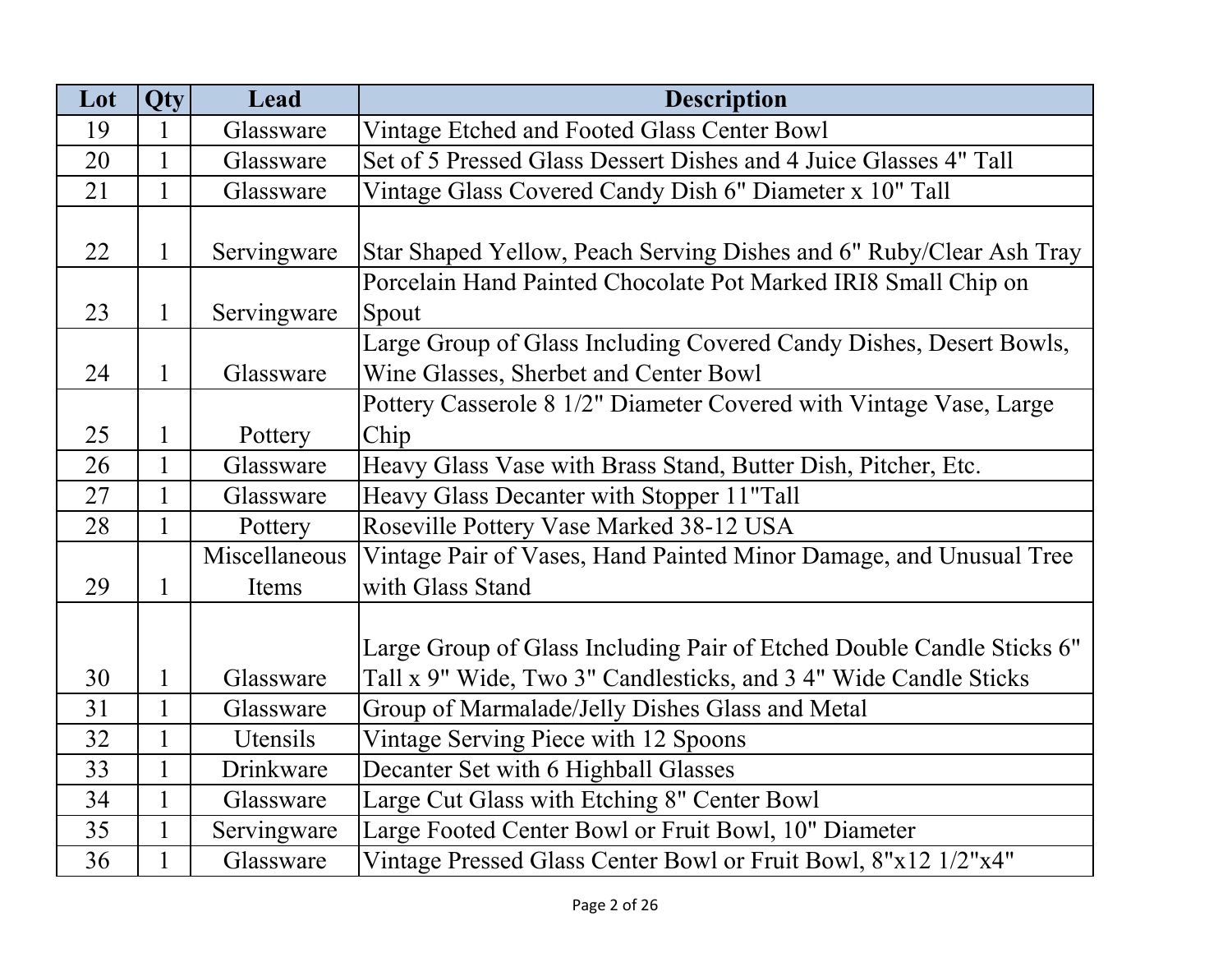| Lot | <b>Qty</b>   | Lead        | <b>Description</b>                                                    |
|-----|--------------|-------------|-----------------------------------------------------------------------|
| 37  | 1            | Servingware | Vintage Divided Pickle/Relish Dish and Plate                          |
| 38  | $\mathbf{1}$ | Glassware   | 2 Glass Dishes 11"x5 1/2" and 10"x4"                                  |
| 39  | $\mathbf{1}$ | Glassware   | Vintage Heavy Lead Crystal Center Bowl                                |
| 40  | $\mathbf{1}$ | Glassware   | Heavy Pressed Glass Divided Serving Dish                              |
| 41  | $\mathbf{1}$ | Glassware   | Glass Candy Dish, 6" Tall, and Oval Serving                           |
|     |              |             | 8 Place Sterling Setting Including Knives, Forks, Salads, Tea Spoons, |
| 42  | $\mathbf{1}$ | Dinnerware  | and Iced Tea Spoons, Serving Pieces with Box                          |
| 43  | $\mathbf{1}$ | Glassware   | Group of Glass Serving and Candy Dishes                               |
| 44  |              | Glassware   | Group of Glass Coasters, Salt/Pepper Shakers, Etc.                    |
| 45  | $\mathbf{1}$ | Glassware   | Set of 6 Etched Glass Juice Glasses                                   |
| 46  |              | Glassware   | Set of 6 Etched Glass Sherbet's 6" Tall                               |
| 47  |              | Glassware   | Set of 6 Etched Water Glasses                                         |
| 48  | $\mathbf{1}$ | Glassware   | Set of 6 Etched Iced Tea Glasses                                      |
| 49  | $\mathbf{1}$ | Glassware   | Set of 7 Water Glasses 6 1/2" and 5 Sherbet Glasses 5 1/2"            |
| 50  | $\mathbf{1}$ | Glassware   | Large Group of Glass, Sherbets 3 1/2" and 6 Water Glasses 6"Tall      |
| 51  |              | Glassware   | Large Lead Crystal Raised Center Dish, 8" Diameter x 8 1/2" Tall      |
| 52  | $\mathbf{1}$ | Glassware   | <b>Glass Serving Divided Dishes</b>                                   |
| 53  |              | Glassware   | Group of Milk glass Pitcher and Vases                                 |
| 54  | $\mathbf{1}$ | Drinkware   | Group of 8 Painted Glasses, Minor Cracks on Some                      |
| 55  | $\mathbf{1}$ | Glassware   | Pitcher and 5 Stemmed Glasses 7" Tall                                 |
|     |              |             | Group of 3 Pitcher/Vases with Tape on Bottom Marked "Wedding Gift     |
| 56  | $\mathbf{1}$ | Servingware | 1946", Appear to be Fenton                                            |
|     |              |             |                                                                       |
| 57  | $\mathbf{1}$ | Utensils    | Grapefruit Spoons with Salt Spoon, 7 Total, Sheffield England, EPNS   |
| 58  | $\mathbf{1}$ | Glassware   | Set of 8 Rose and Clear Glasses                                       |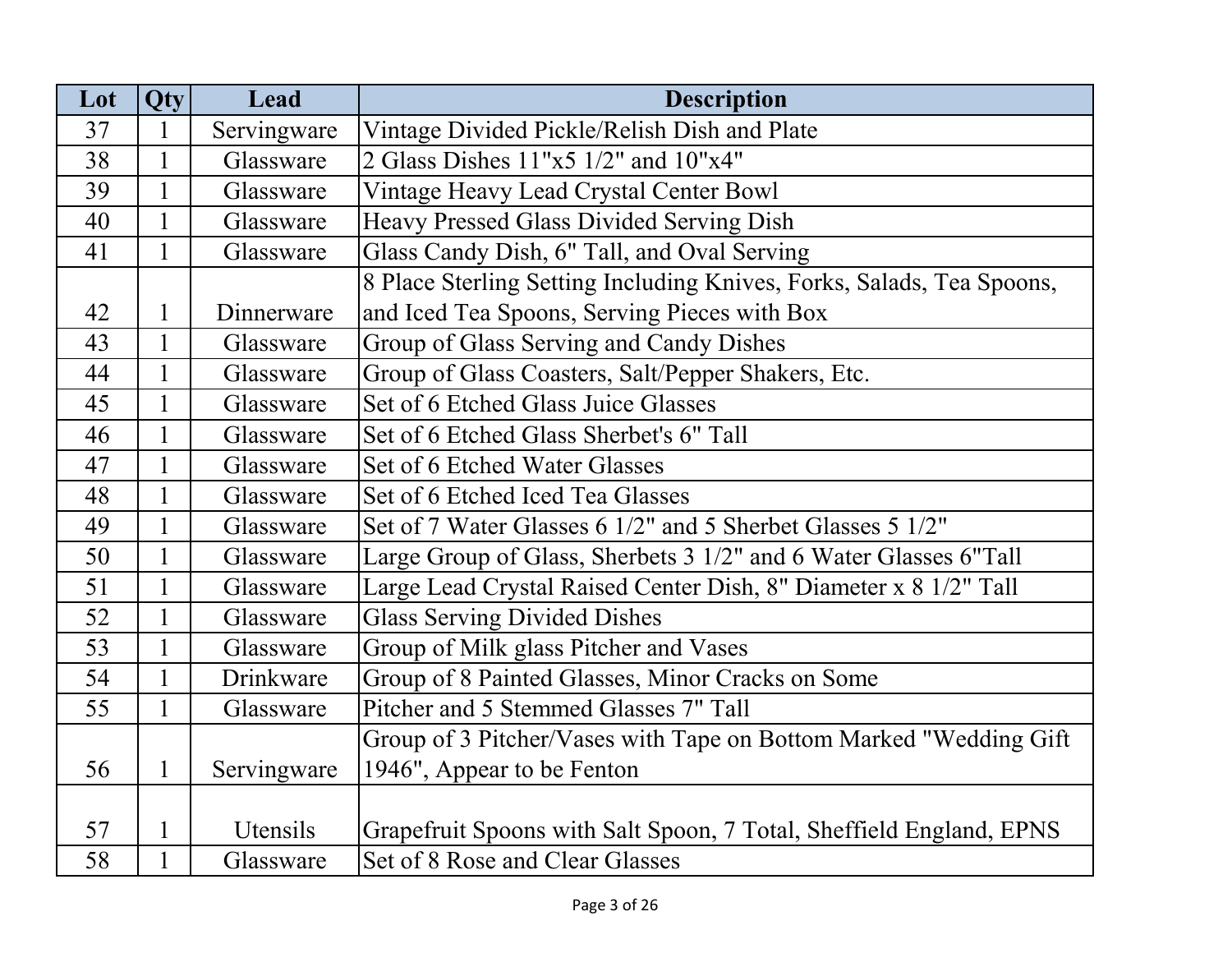| Lot | Qty          | Lead          | <b>Description</b>                                                   |
|-----|--------------|---------------|----------------------------------------------------------------------|
| 59  | 1            | Glassware     | Set of 8 Cranberry and Clear Classes                                 |
| 60  | 1            | Typewriter    | Royal Typewriter with Case, Future 800, Definitely Vintage           |
| 61  | 1            | Kitchen       | Pipe Smoke Stand and Butter Mold                                     |
|     |              |               | Vintage Oak Empire Style Double Door Glass China Cabinet with        |
|     |              |               | Wood Wheels and Mirror Back with 5 Shelves, 48" Wide x 18" Deep x    |
| 62  | 1            | Furniture     | 62" Tall with Key, Contents Not Included                             |
| 63  | 1            | Dinnerware    | Pair of Vintage Floral Design Dishes and Butter Dish                 |
|     |              |               | Group Including Nippon Painted Bowl /Ladle with Chip, Floral Plate,  |
| 64  | 1            | Servingware   | Small Plates, Etc.                                                   |
|     |              |               | Group Including Crown Ming Platter and Covered Gravy Boat and 2      |
| 65  | 1            | Servingware   | Floral                                                               |
|     |              |               | 11" Floral Design Leaf Shaped Dish, 9" Rose Bavarian Bowl, and Misc. |
| 66  | 1            | Servingware   | Pieces, Cups/Saucers                                                 |
| 67  | $\mathbf{1}$ | Glassware     | Green Glass Pitcher, 8" Stand, Serving Bowls, Dish                   |
|     |              |               | Set of AC Eternal Love Pattern China, Appears to be 4 Place Setting  |
| 68  | 1            | Dinnerware    | Plates, Bowls, Salads                                                |
|     |              | Miscellaneous |                                                                      |
| 69  | 1            | Items         | Shelf of Misc. Christmas/Decorative Items                            |
|     |              | Miscellaneous |                                                                      |
| 70  | 1            | Items         | <b>Bottom Shelf</b>                                                  |
|     |              |               | Vintage Pine China Breakfront Cabinet, Given as a Wedding Present on |
|     |              |               | December 24, 1890 with 2 Glass Doors and 2 Wooden Doors with         |
|     |              |               | Original Paperwork and History, 43" Widex15" Deepx88" Tall,          |
| 71  | 1            | Furniture     | <b>Extremely Good Shape</b>                                          |
| 72  | 1            | Drinkware     | 2 Boxes Double Wall Tumblers, Plastic, NIB                           |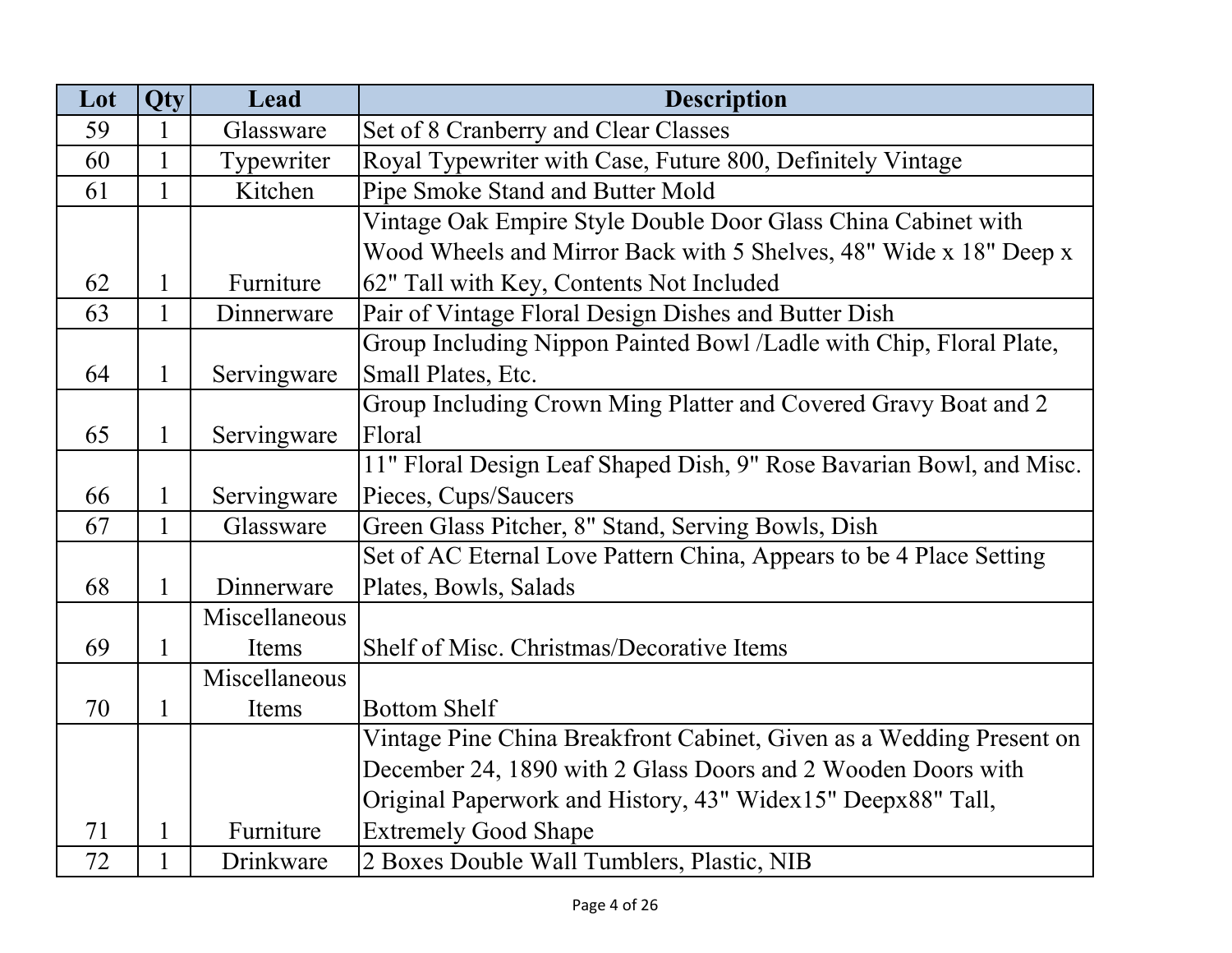| Lot | Qty          | Lead        | <b>Description</b>                                                 |
|-----|--------------|-------------|--------------------------------------------------------------------|
| 73  | 1            | Servingware | Group of 3 Deviled Egg Dishes, Decanter                            |
| 74  |              | Servingware | Silver Plate Champaign Bucket 10" Tall                             |
| 75  |              | Drinkware   | Set of 8 Cups and Saucers, Franciscan, Made in California          |
| 76  |              | Drinkware   | Set of 8 Cups and Saucers, Franciscan, Made in California          |
| 77  |              | Dinnerware  | Set of 8 Dessert Dishes, Franciscan, Oven Safe, California         |
| 78  |              | Dinnerware  | Set of 8 Dessert Dishes, Franciscan, Oven Safe, California         |
| 79  | $\mathbf{1}$ | Dinnerware  | Franciscan Set of 8 10 1/2" Dinner Plates, California, Oven Safe   |
| 80  | 1            | Dinnerware  | Franciscan Set of 10 10 1/2" Dinner Plates, California, 1 has Chip |
| 81  |              | Dinnerware  | Franciscan Bone Plates, Set of 8, California, Oven Safe            |
| 82  | $\mathbf{1}$ | Dinnerware  | Franciscan Bone Plates, Set of 8, California, Oven Safe            |
| 83  |              | Dinnerware  | Franciscan Set of 7 Salad Plates, California, Oven Safe            |
| 84  |              | Drinkware   | Franciscan Set of 8 Coffee Mugs, California, Oven Safe             |
| 85  |              | Drinkware   | Franciscan Set of 7 Coffee Mugs, California, Oven Safe             |
| 86  | $\mathbf{1}$ | Dinnerware  | Franciscan Set of 8 3 3/4" Sherbet Dishes, California              |
| 87  | $\mathbf{1}$ | Dinnerware  | Franciscan Set of 8 3 3/4" Sherbet Dishes, California              |
| 88  |              | Servingware | Franciscan Water Pitcher 8" Tall, California                       |
| 89  | $\mathbf{1}$ | Servingware | Franciscan Tea Pot 5" Tall, California                             |
| 90  |              | Servingware | Franciscan Gravy Boat 9" wide x 2 1/2" Tall, California            |
| 91  | $\mathbf{1}$ | Servingware | Franciscan Gravy Boat 9" wide x 2 1/2" Tall, California            |
| 92  |              | Dinnerware  | Franciscan, 3 Small Bowls, 7 1/2", California                      |
| 93  |              | Servingware | Franciscan Cream and Sugar, California                             |
| 94  | $\mathbf{1}$ | Servingware | Franciscan Cream and Sugar, California                             |
| 95  | $\mathbf{1}$ | Servingware | Franciscan Covered Butter Dish 8" Long                             |
| 96  |              | Servingware | Franciscan Covered Butter Dish 8" Long                             |
| 97  |              | Dinnerware  | Franciscan Pair of Soup/Chili Bowls with Lid, California           |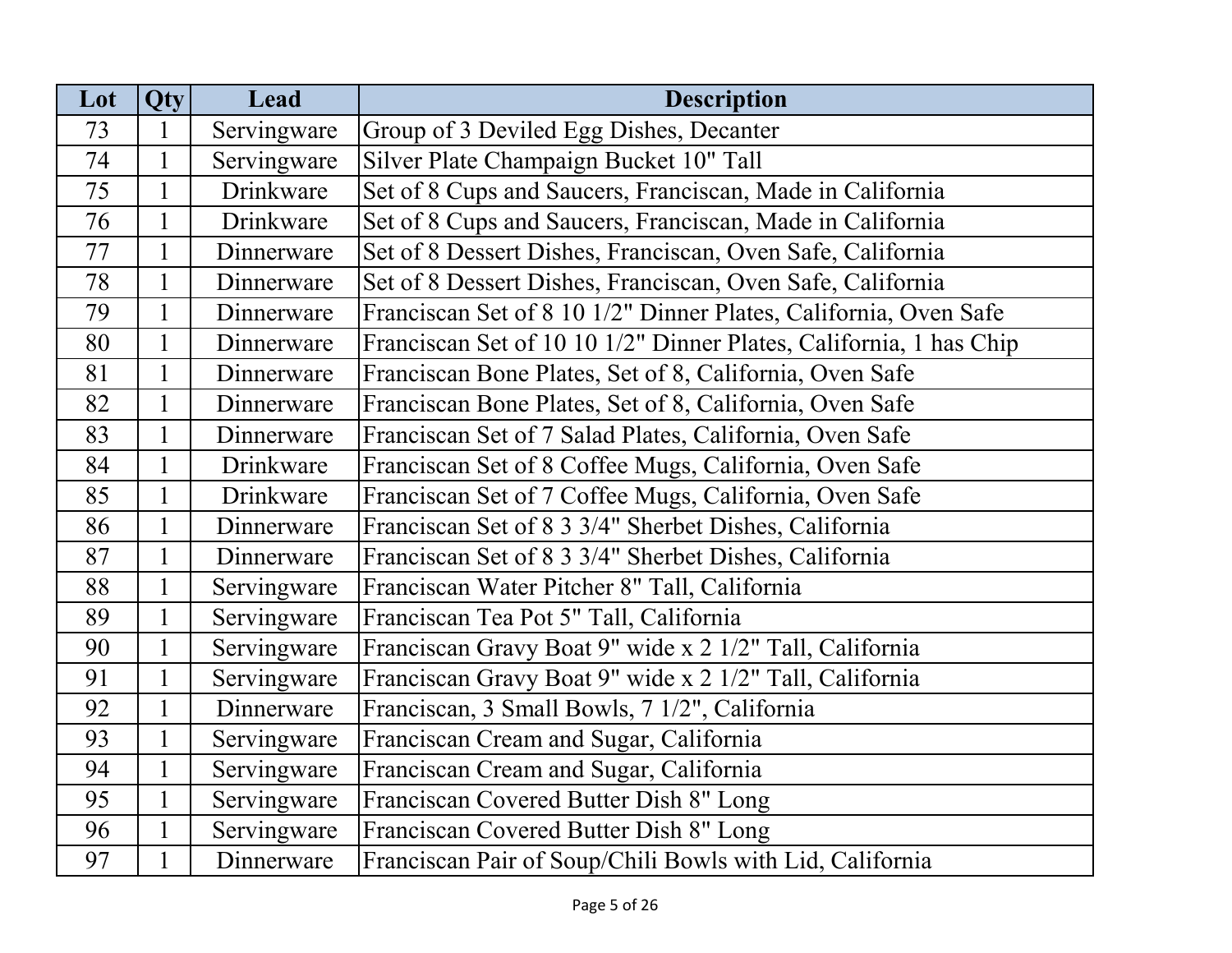| Lot | Qty          | Lead        | <b>Description</b>                                               |
|-----|--------------|-------------|------------------------------------------------------------------|
|     |              |             | Franciscan 5 Saucers, 2 Cups (1 with Crack), and Marmalade Dish, |
| 98  | $\mathbf 1$  | Drinkware   | California                                                       |
| 99  | $\mathbf{1}$ | Servingware | Franciscan 8" Vegetable/Serving Bowls, California                |
| 100 | $\mathbf{1}$ | Servingware | Franciscan 10" Vegetable Bowl, California                        |
| 101 | $\mathbf{1}$ | Servingware | Franciscan 10" Vegetable Bowl, California                        |
| 102 | $\mathbf{1}$ | Servingware | Franciscan Pair of Salt/Pepper Shakers, California               |
| 103 | $\mathbf{1}$ | Servingware | Franciscan Pair of Salt/Pepper Shakers, California               |
| 104 | $\mathbf{1}$ | Drinkware   | Franciscan Pitcher 8 1/2" Tall with 13 Glasses, California       |
| 105 | $\mathbf{1}$ | Servingware | Franciscan Pair of 10 1/2" Oval Celery Dishes, California        |
| 106 | $\mathbf{1}$ | Servingware | Franciscan 12" Oval Platter, California                          |
| 107 | $\mathbf{1}$ | Servingware | Franciscan 12" Oval Platter, California                          |
| 108 | $\mathbf{1}$ | Servingware | Franciscan 12 1/2" Round Serving Platter                         |
| 109 | $\mathbf{1}$ | Servingware | Franciscan 13 1/2" Round Serving Platter                         |
| 110 | $\mathbf{1}$ | Servingware | Franciscan 19" Turkey Platter                                    |
| 111 | $\mathbf{1}$ | Servingware | Franciscan 11" Serving Platter                                   |
| 112 | $\mathbf{1}$ | Servingware | Franciscan Divided Dish 12" with 3 Sections                      |
| 113 | $\mathbf{1}$ | Servingware | Franciscan Divided Dish 12" with 3 Sections                      |
| 114 | $\mathbf{1}$ | Servingware | Franciscan Footed Serving Dish, 4" Tall x 8" Long                |
| 115 | $\mathbf{1}$ | Servingware | Franciscan 8" Covered Serving Bowl, California                   |
| 116 | $\mathbf{1}$ | Servingware | Franciscan 8" Covered Serving Bowl, California                   |
| 117 | 1            | Servingware | Franciscan 14" Oval Serving Platter, California                  |
| 118 | $\mathbf{1}$ | Servingware | Franciscan 14" Oval Serving Platter, California                  |
| 119 | $\mathbf{1}$ | Servingware | Franciscan 11" Serving Platter with 3 Sections                   |
| 120 | $\mathbf{1}$ | Servingware | Franciscan 13" Covered Soup Taurine                              |
| 121 | $\mathbf 1$  | Servingware | Franciscan 11" Divided Serving Bowl, California                  |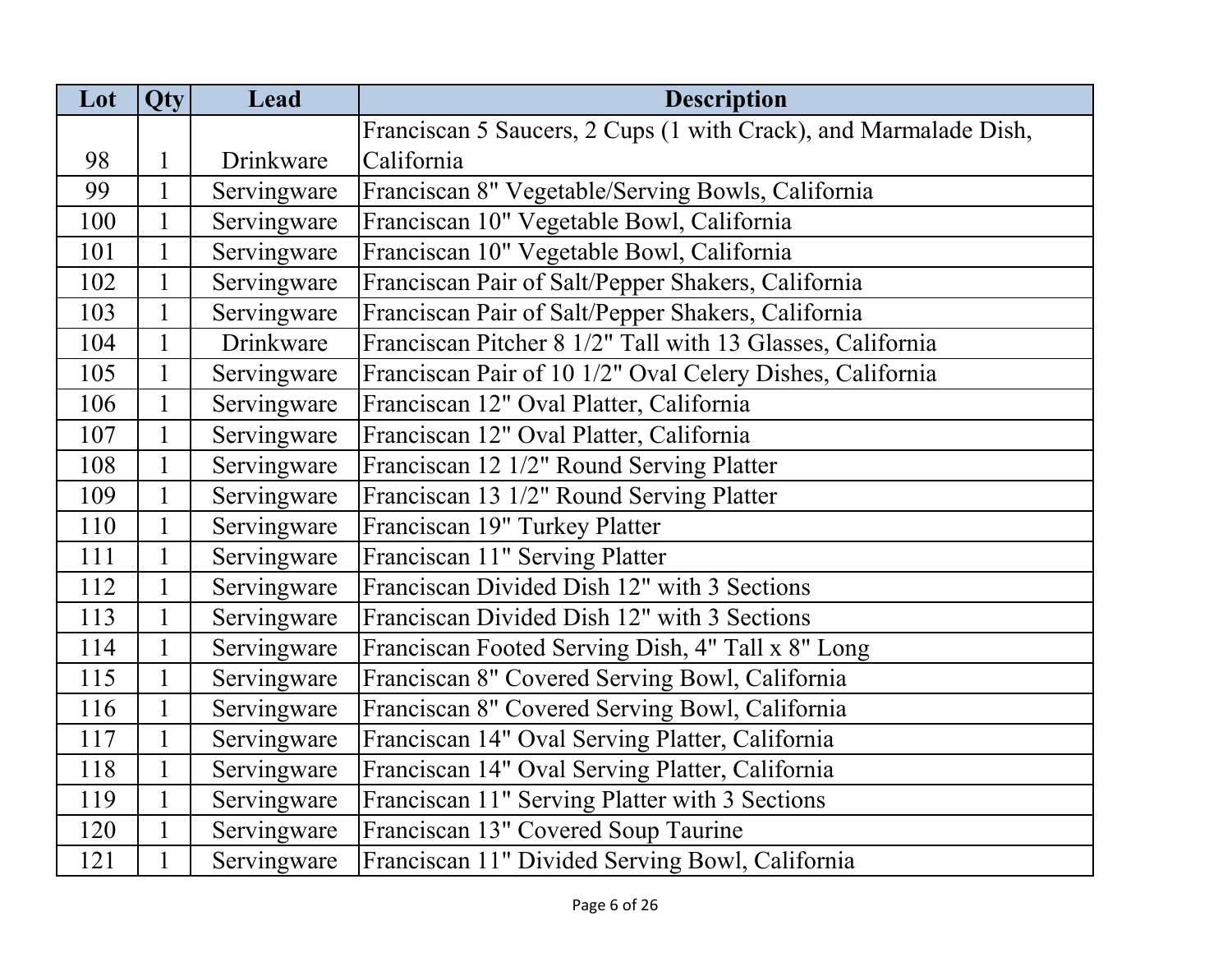| Lot | Qty          | Lead          | <b>Description</b>                                                |
|-----|--------------|---------------|-------------------------------------------------------------------|
| 122 | 1            | Servingware   | Franciscan 11" Divided Serving Bowl, California                   |
|     |              |               | Franciscan, Made in England, Complete 4 Place Setting Including   |
| 123 | $\mathbf{1}$ | Dinnerware    | Dinner Plates, Bowls, Salad Plates, Cups, and Saucers             |
| 124 | $\mathbf{1}$ | Dinnerware    | Franciscan, Made in England, Set of 4 Dinner Plates               |
| 125 | $\mathbf{1}$ | Dinnerware    | Franciscan, Made in England, Set of 4 Dinner Plates               |
| 126 | $\mathbf{1}$ | Dinnerware    | Franciscan, Made in England, Set with 6 Bowls, 1 Mug, 1 Cup       |
| 127 | $\mathbf{1}$ | Baking        | Apple Pattern Mixing Bowl, Marked 65 on Bottom                    |
| 128 | $\mathbf{1}$ | <b>Baking</b> | Apple Pattern Oven Ware, Large Fruit Bowl                         |
|     |              |               | Pottery Pitcher Brown, 7 1/2" Tall, marked McCoy USA, Minor Chips |
| 129 | $\mathbf{1}$ | Pottery       | on Base                                                           |
| 130 | $\mathbf{1}$ | Dinnerware    | Corelle by Corning, 7 Plates, 8 Salad Plates, 12 Bowls            |
| 131 | $\mathbf{1}$ | Drinkware     | Set of 8 Franciscan Apple Pattern Glasses                         |
| 132 | $\mathbf{1}$ | Dinnerware    | Tray of Flatware and Misc. Serving Pieces                         |
| 133 | $\mathbf{1}$ | Cooking       | Pair of Stock Pots, Large                                         |
| 134 | $\mathbf{1}$ | Cooking       | Roaster with Lid                                                  |
| 135 | $\mathbf{1}$ | Cooking       | Large Group of Cookware and Lids                                  |
| 136 | $\mathbf{1}$ | Cooking       | Large Cast Iron Frying Pan 12"                                    |
| 137 | $\mathbf{1}$ | Cooking       | Pair of Cast Iron Frying Pans 9 1/2"                              |
| 138 | $\mathbf{1}$ | Cooking       | Pair of Small Cast Iron Frying Pans 6 1/2"                        |
| 139 | $\mathbf{1}$ | Cooking       | Large Group of Pyrex Type Glass Lids                              |
| 140 | $\mathbf{1}$ | Cooking       | Crock Pot, Electric Mixer, Knives                                 |
| 141 | $\mathbf{1}$ | Cooking       | <b>Pyrex Type Dishes</b>                                          |
| 142 | $\mathbf{1}$ | Glassware     | Group of Milk Glass Etc.                                          |
| 143 | $\mathbf{1}$ | Cooking       | Sun Beam Mixer and Ice Cream Maker                                |
| 144 | $\mathbf{1}$ | <b>Baking</b> | Group of Baking Items                                             |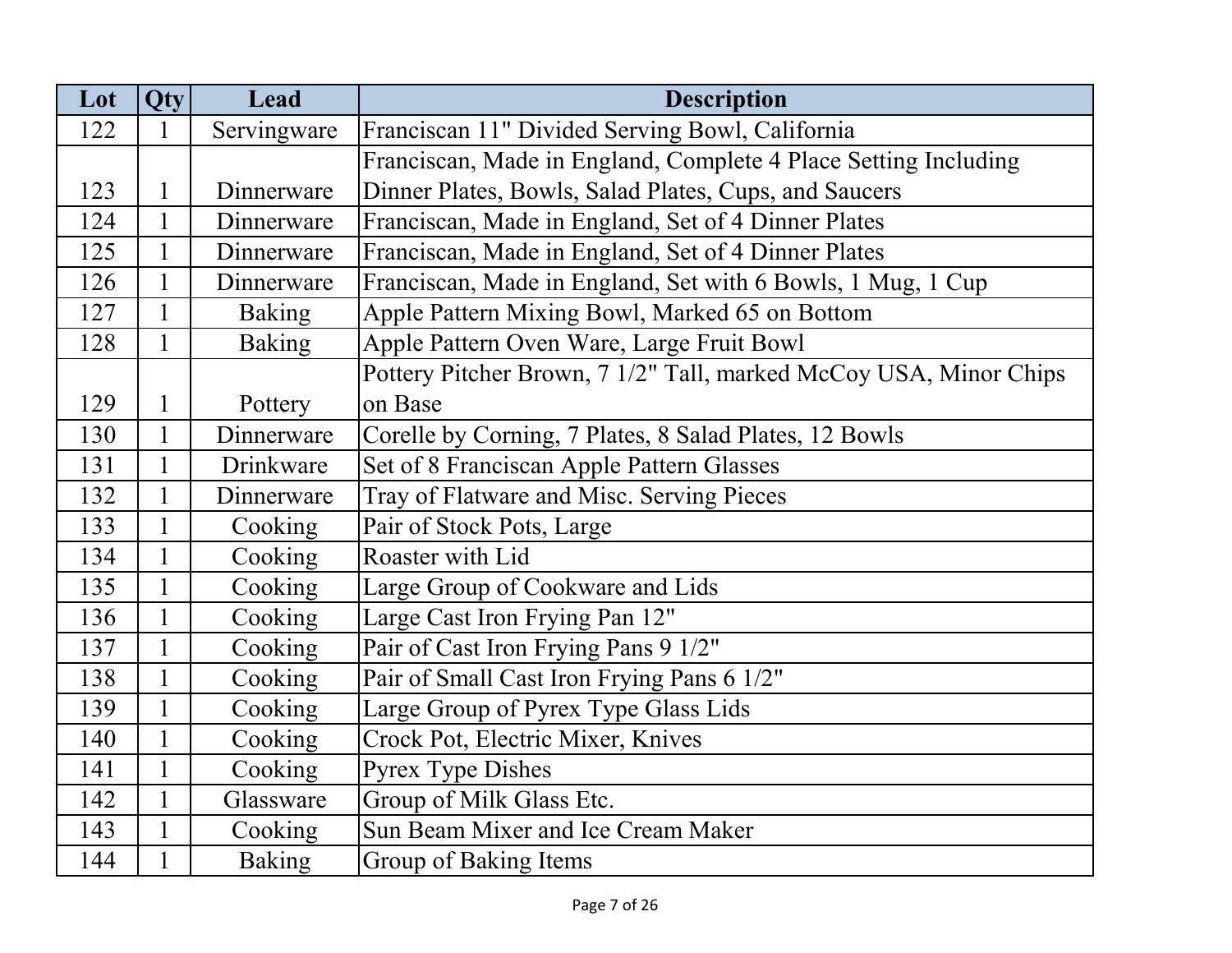| Lot | <b>Qty</b>   | Lead          | <b>Description</b>                                      |
|-----|--------------|---------------|---------------------------------------------------------|
| 145 | 1            | Cooking       | 2 Crock Pots, 1 has Removable Pot                       |
| 146 | $\mathbf{1}$ | Canning       | Vintage Ball, Atlas, Quick Seal Jars with Bales of Lids |
| 147 | $\mathbf{1}$ | Pottery       | Misc. Group of Pottery Picher, Vase, Decorative Items   |
| 148 | $\mathbf{1}$ | Cooking       | Long meadow Quart Milk Bottle, Evenflow measurable      |
|     |              | Miscellaneous |                                                         |
| 149 | 1            | Items         | 2 Squirrels                                             |
| 150 | $\mathbf{1}$ | Furniture     | Dining Room Table, 3 9 1/2" Leaves, 83"x40"             |
| 151 | $\mathbf{1}$ | Furniture     | Pair of Cane Bottom Ladder Back Chairs                  |
| 152 | $\mathbf{1}$ | Furniture     | Pair of Cane Bottom Ladder Back Chairs, No Contents     |
| 153 |              | Furniture     | Pair of Cane Bottom Ladder Back Chairs                  |
| 154 | $\mathbf{1}$ | Furniture     | Pair of Cane Bottom Ladder Back Arm Chairs, No Contents |
| 155 | $\mathbf{1}$ | Furniture     | 2 Pair of Book Ends                                     |
|     |              | Miscellaneous |                                                         |
| 156 | $\mathbf{1}$ | Items         | Vintage Wood Plane                                      |
|     |              | Miscellaneous |                                                         |
| 157 | $\mathbf{1}$ | Items         | Group of Misc. What Nots and Collectibles               |
|     |              | Miscellaneous |                                                         |
| 158 | 1            | Items         | <b>Single Tree</b>                                      |
| 159 | $\mathbf{1}$ | Cooking       | <b>Cast Iron Pot</b>                                    |
| 160 | $\mathbf{1}$ | Cooking       | <b>Cast Iron Kettle</b>                                 |
| 161 | $\mathbf{1}$ | Furniture     | Brass and Marble Fireplace Set                          |
|     |              | Miscellaneous |                                                         |
| 162 | $\mathbf{1}$ | Items         | Single Tree                                             |
| 163 | $\mathbf{1}$ | Decorative    | Floral Wall Art and Tapestry Wall Hanging               |
| 164 |              | Furniture     | <b>Upholstered Arm Chair</b>                            |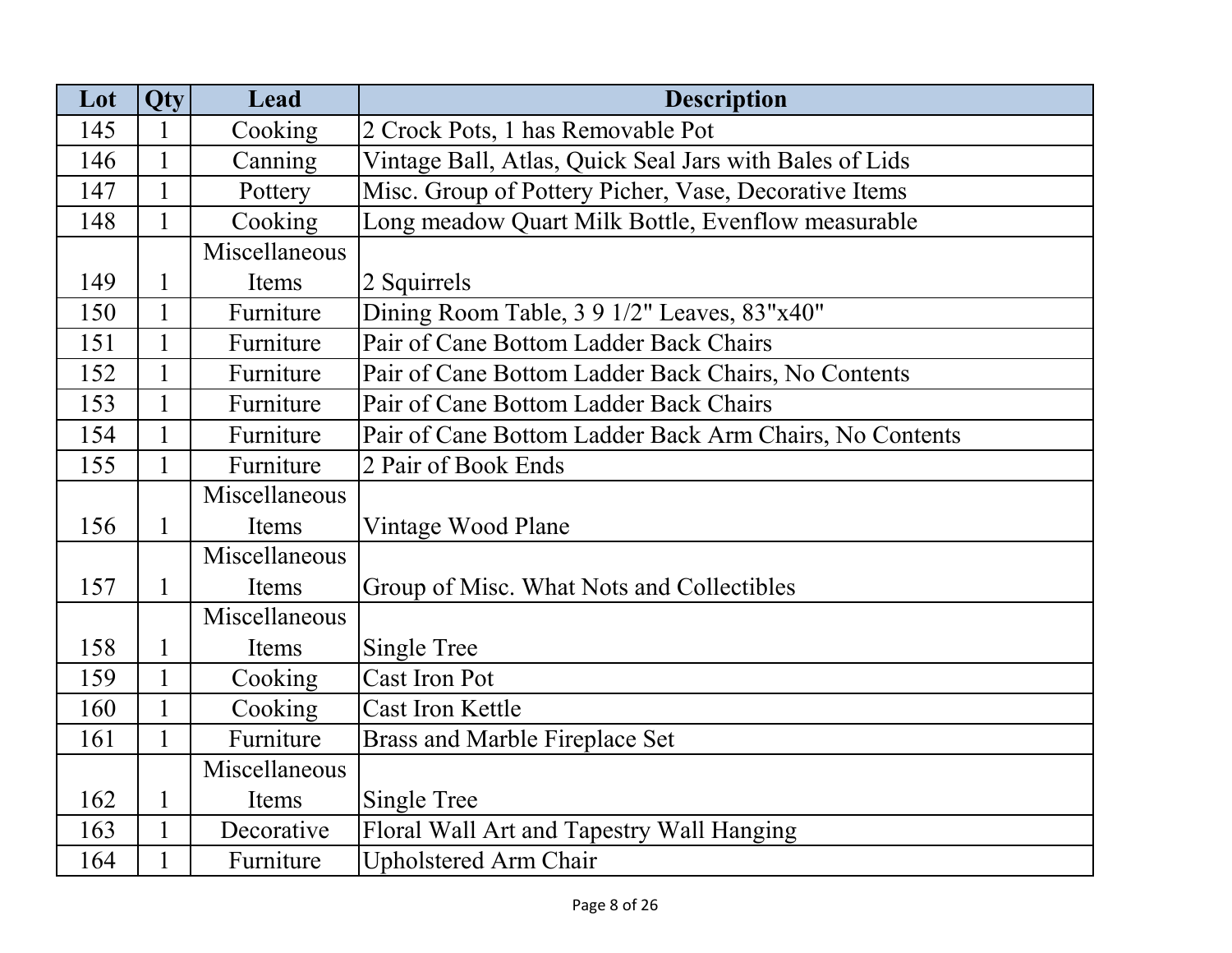| Lot | Qty          | Lead          | <b>Description</b>                                                    |
|-----|--------------|---------------|-----------------------------------------------------------------------|
| 165 | 1            | Furniture     | Samsung 60" Diagonal TV Model UN60EH6003F                             |
|     |              |               |                                                                       |
| 166 | $\mathbf{1}$ | Furniture     | 3 Drawer Bow front Chest, 42" wide x 20" deep x 24" Tall, No Contents |
| 167 | $\mathbf{1}$ | Furniture     | Wooden Luggage Rack 14"x22"x21" Tall                                  |
| 168 | $\mathbf{1}$ | Decorative    | Group of Artificial Floral Arrangements                               |
| 169 | $\mathbf{1}$ | Furniture     | Blue Wing Back Chair, Fabric                                          |
|     |              |               | Howard Miller Grandfather Clock, Model 610295, SN#50980026, 21"       |
| 170 | $\mathbf{1}$ | Furniture     | $wx15"$ deep x 84" tall                                               |
| 171 | $\mathbf{1}$ | Decorative    | Pair of Sconces and Framed Needlepoint of Cardinal 21"x26             |
| 172 | 1            | Decorative    | Lamp 23" with Shade                                                   |
|     |              |               | Pair of Porcelain Vases Stamped 9487 on Bottom, 1 is Broken, and      |
| 173 | $\mathbf{1}$ | Decorative    | Misc. Items                                                           |
| 174 | $\mathbf{1}$ | Decorative    | Electric Lamp with Globe, Hand painted                                |
| 175 | $\mathbf{1}$ | Decorative    | Electric Lamp 22" Tall, Appears to be Painted                         |
|     |              | Miscellaneous |                                                                       |
| 176 | 1            | Items         | Contents of Drawers including Tablecloths, Blankets, Etc.             |
|     |              |               | Marble Top Chest with 4 Drawer with Wheels. 20" Deep x 43" Wide x     |
| 177 | $\mathbf{1}$ | Furniture     | 37" Tall                                                              |
| 178 | $\mathbf{1}$ | Decorative    | Table Top Lamp with Shade, Electric 27"                               |
|     |              |               |                                                                       |
| 179 | $\mathbf{1}$ | Furniture     | End Table 26" wide x 17 1/2" Deep x 27" Tall, Wood with 1 Drawer      |
| 180 | $\mathbf{1}$ | Decorative    | <b>Brass Colored Floor Lamp</b>                                       |
| 181 | $\mathbf{1}$ | Furniture     | <b>Bench and Stool</b>                                                |
| 182 | $\mathbf{1}$ | Decorative    | Pair of Needle Point Top Stools                                       |
| 183 | $\mathbf{1}$ | Decorative    | Pair of Needle Point Top Stools                                       |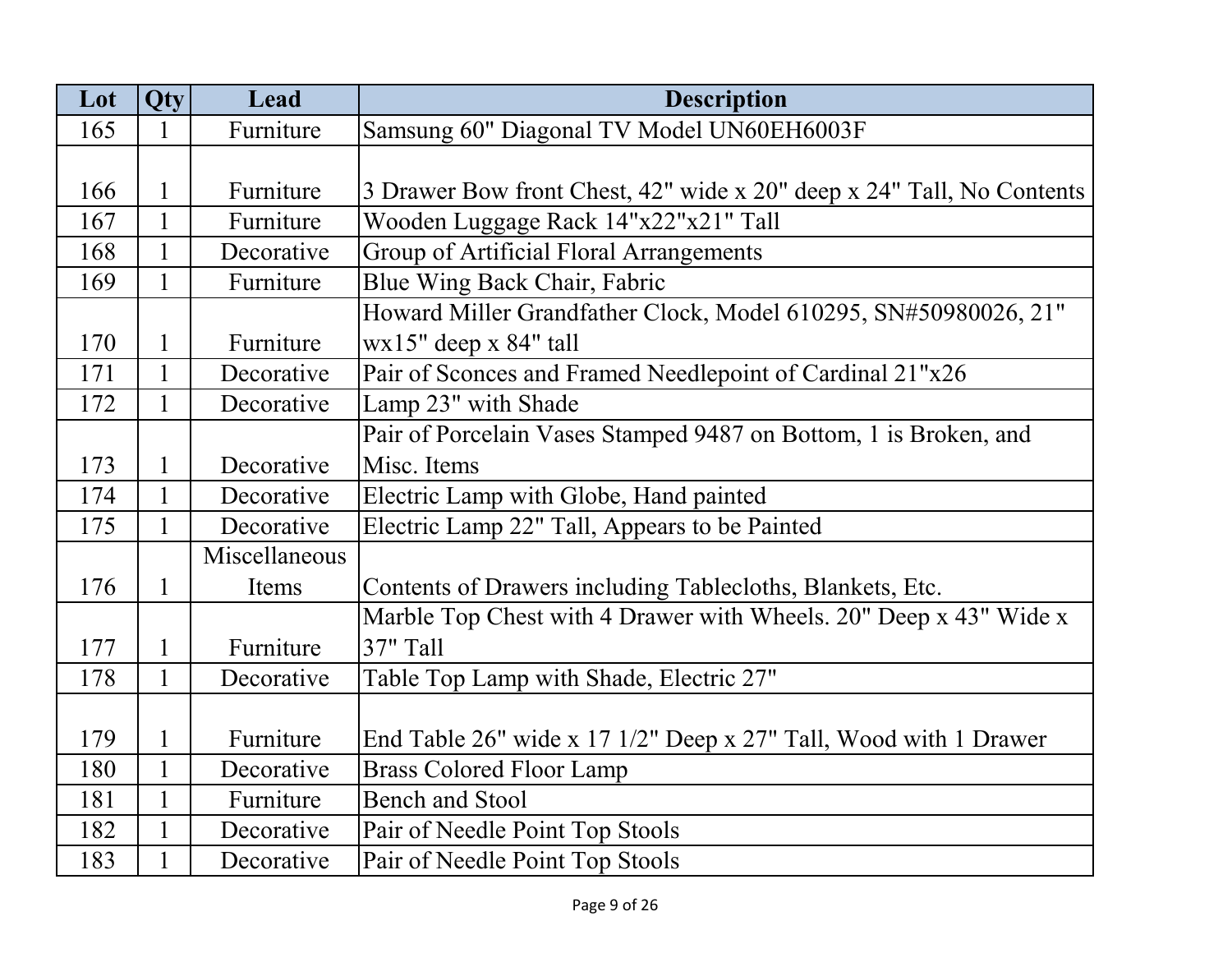| Lot | Qty          | Lead          | <b>Description</b>                                                   |
|-----|--------------|---------------|----------------------------------------------------------------------|
| 184 | 1            | Decorative    | Box of Plastic Toy Soldiers, Vintage                                 |
|     |              | Miscellaneous |                                                                      |
| 185 |              | Items         | Set of 4 Bed Risers and Sewing Basket with Yarn Etc.                 |
| 186 | $\mathbf{1}$ | Decorative    | Ashtray Stand and Pelican Wooden Decorative Item                     |
| 187 |              | Decorative    | Group of Decorative Wall Art                                         |
| 188 |              | Decorative    | Replica Model 17" Tall of the Mayflower                              |
|     |              |               |                                                                      |
| 189 | 1            | Decorative    | Pair of Baldwin Brass Candlestick Holders and Decorative Wall Art    |
| 190 |              | Furniture     | Fabric Sofa 82" Long                                                 |
| 191 | $\mathbf{1}$ | Decorative    | Wooden Magazine Rack                                                 |
|     |              | Miscellaneous |                                                                      |
| 192 |              | Items         | Brush, Comb, and Mirror Set                                          |
| 193 | $\mathbf{1}$ | Decorative    | NEQWA Art with Box, Guardian Angels Christmas Ornament               |
| 194 | 1            | Decorative    | Pair of Floral Needle Point, Framed with Glass, 20"x30" tall         |
|     |              |               | Group of Needle Point Art of a Cardinal, Home Sweet Home, and Floral |
| 195 |              | Decorative    | Scene                                                                |
|     |              | Miscellaneous |                                                                      |
| 196 |              | Items         | Group of Items including Photo Wheel                                 |
| 197 | $\mathbf{1}$ | Furniture     | Vintage Rocker 22" Wide x 36" Tall                                   |
|     |              | Miscellaneous |                                                                      |
| 198 | $\mathbf{1}$ | Items         | Group of VHS Tapes, Box of Paperback Books                           |
|     |              | Miscellaneous |                                                                      |
| 199 | 1            | Items         | Group of Christmas Decorations                                       |
| 200 | $\mathbf{1}$ | Furniture     | Victorian Style Burgundy Fabric Sofa with Metal Wheels               |
| 201 |              | Decorative    | Lionel Train Clock, Plastic, Battery Operated                        |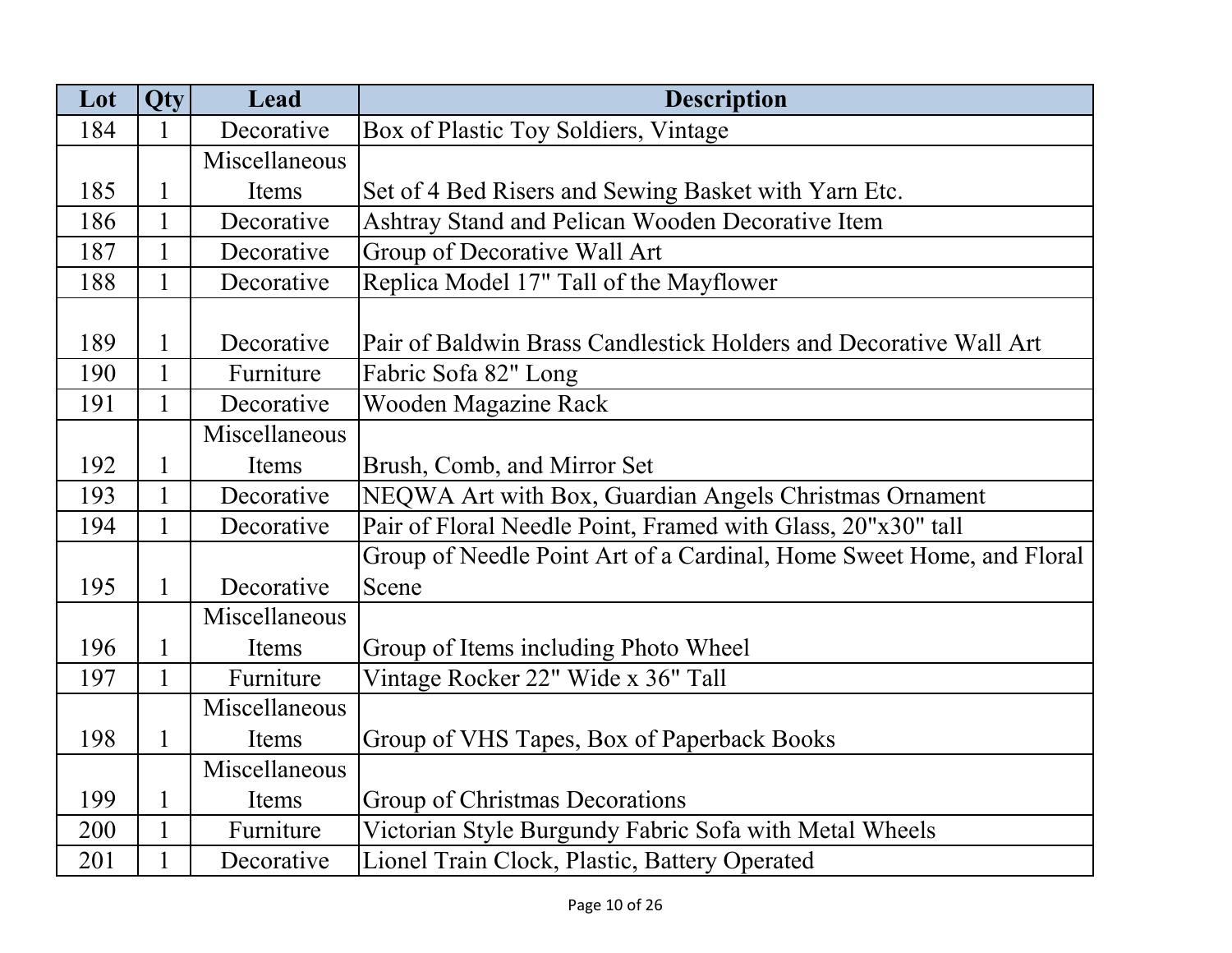| Lot | <b>Qty</b>   | Lead          | <b>Description</b>                                                   |
|-----|--------------|---------------|----------------------------------------------------------------------|
| 202 | 1            | Decorative    | Pair of Porcelain Victorian Style Figurines                          |
| 203 | 1            | Decorative    | Pair of Porcelain Figurines                                          |
| 204 | 1            | Decorative    | Pair of Porcelain Figurines Farm Style                               |
| 205 | 1            | Decorative    | Group of Decorative Items                                            |
| 206 | 1            | Decorative    | Group of Small Decorative Figurines                                  |
|     |              | Miscellaneous |                                                                      |
| 207 | 1            | Items         | Miniature Tea Set                                                    |
| 208 | 1            | Decorative    | Group of Figurines, Baby                                             |
| 209 | 1            | Decorative    | Group of Decorative Items                                            |
|     |              |               | Secretary with 4 Drawers and Glass Door Top, 25" wide x 14 1/2" Deep |
| 210 | 1            | Furniture     | x 79" Tall, No Contents                                              |
| 211 | 1            | Decorative    | Kindling Bucket, 15" Diameter x 22" Tall                             |
| 212 | $\mathbf{1}$ | Decorative    | Electric Table Lamp, Pink Glass, with Glass Shade, Works             |
| 213 | 1            | Furniture     | Magazine Style End Table 25" Long x 16" Wide x 27" Tall              |
| 214 | $\mathbf{1}$ | Decorative    | Metal Floor Lamp with Shade 62" Tall                                 |
| 215 |              | Decorative    | Decorative Bull and Matador, Ceramic                                 |
| 216 |              | Decorative    | Electric Table Lamp with Globe 24" Tall                              |
|     |              |               | Marble Top and Wooden Table with Wheels, 31" Wide x 22" Deep x       |
| 217 | $\mathbf{1}$ | Furniture     | 30" Tall                                                             |
|     |              | Miscellaneous |                                                                      |
| 218 | 1            | Items         | Excelsion Wooden Gun Rack, GR3, NIB                                  |
| 219 | 1            | Furniture     | Round Wooden End Table with Drawer, 24" Diameter x 26" Tall          |
|     |              | Miscellaneous |                                                                      |
| 220 |              | Items         | Shelf with Year Books and Encyclopedias                              |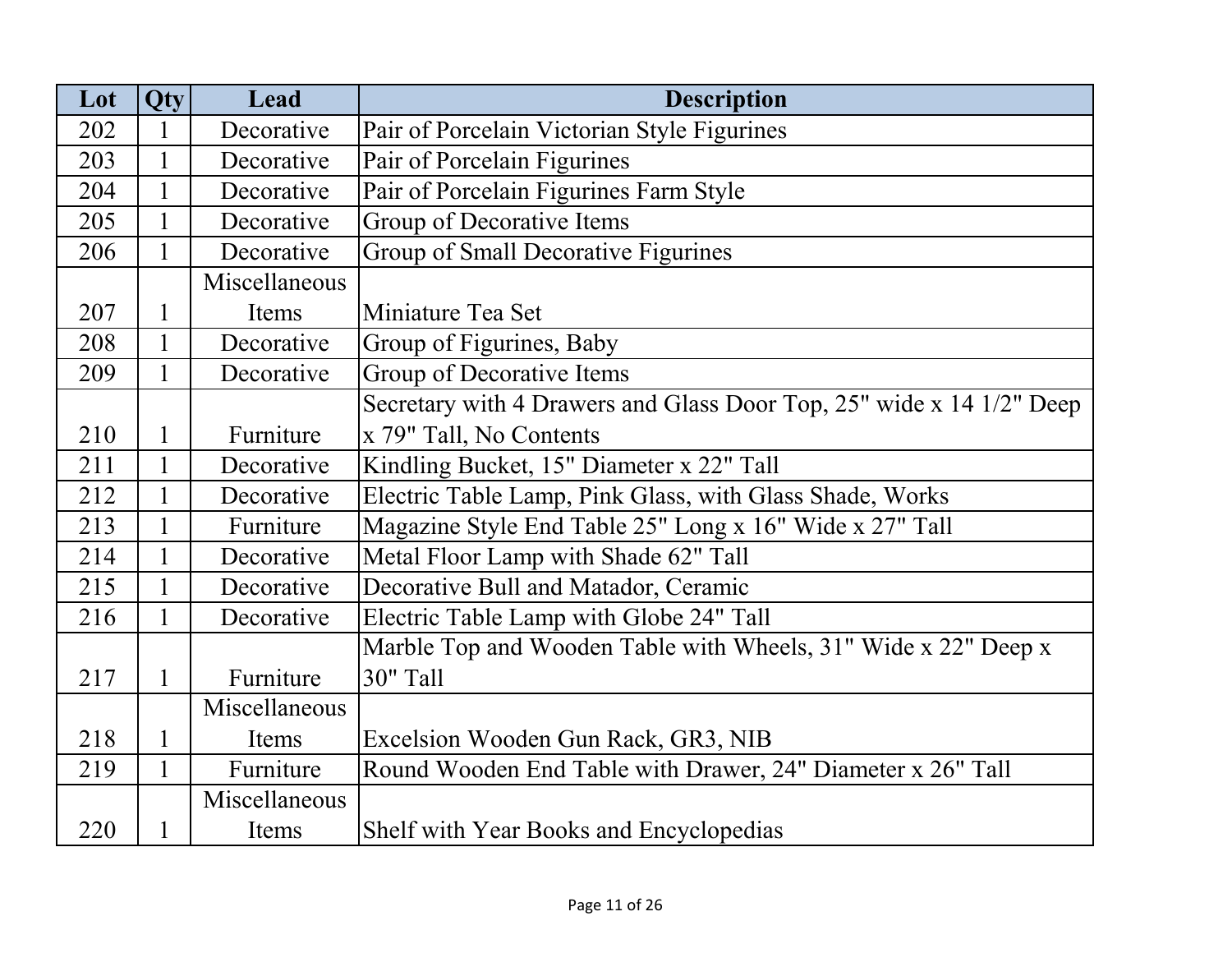| Lot | Qty          | Lead        | <b>Description</b>                                                   |
|-----|--------------|-------------|----------------------------------------------------------------------|
|     |              |             | 5 Drawer Chest of Drawers, Mahogany, Ball and Claw Feet, 34x20x48"   |
| 221 | $\mathbf{1}$ | Furniture   | Tall                                                                 |
| 222 | $\mathbf{1}$ | Furniture   | Pair of Lamps 18"x16" Tall                                           |
| 223 | $\mathbf{1}$ | Furniture   | Dresser, Mahogany, Ball and Claw Feet, 46"x18"x30", Bad Mirror       |
| 224 | $\mathbf{1}$ |             | Select Elite "Jazzy" 24"x43", Bad Battery                            |
| 225 | $\mathbf{1}$ | Furniture   | Pair of Chain Bottom Chairs 17"x15"x32"                              |
| 226 | $\mathbf{1}$ | Furniture   | rocker Recliner, Upholstered Seat, 30" wide x32"x35"                 |
| 227 | $\mathbf{1}$ | Furniture   | Small Rocker, 17 1/2"x28"x29"                                        |
| 228 | 1            | Furniture   | Full Size Bed, 79" Long x 56" Wide, Mahogany                         |
|     |              |             | 3 Drawer Night Stand, Ball and Claw Feet, Mahogany, 16" x 16" x 29"  |
| 229 | $\mathbf{1}$ | Furniture   | Tall                                                                 |
| 230 | $\mathbf{1}$ | Furniture   | Pair of Crystal Lamps, 22" Tall                                      |
| 231 | 1            | Furniture   | Pair of Chain Bottom Chairs with Spool Spindle, 16"x16"x34"          |
|     |              |             |                                                                      |
| 232 | $\mathbf{1}$ | Furniture   | Lane Cedar Chest, Aromatite, with Bottom Drawer, 44"x 18" x 34" Tall |
| 233 | $\mathbf{1}$ | Sewing      | Universal Precision Electric Sewing Machine, 23" x 18" x 31" Tall    |
| 234 | $\mathbf{1}$ | Electronics | Vizio 42" HDTV, Model M420NV                                         |
| 235 | $\mathbf{1}$ | Furniture   | Upholstered Chari, 28" x 30"x 33"                                    |
|     |              |             | 5 piece Bedroom Suit by Kling Mayville, NY, Double Bed 55" x 81", 3  |
|     |              |             | Drawer Night Stand 17"x 14"x 28", Dresser with Mirror and Stool 46"x |
| 236 | 1            | Furniture   | 19" x 29", 5 Drawer Chest 34" x 21"x 47"                             |
| 237 | $\mathbf{1}$ | Furniture   | 2 Crystal Lamps                                                      |
| 238 | $\mathbf{1}$ | Decorative  | 4 Wall Art Metal Pieces, 12"x 8"                                     |
| 239 | $\mathbf{1}$ | Decorative  | 15" Tall Owl, 21"x 11" Tall Goose, Dove                              |
| 240 | $\mathbf{1}$ | Decorative  | 2 Plaster Cats 17" and 14"                                           |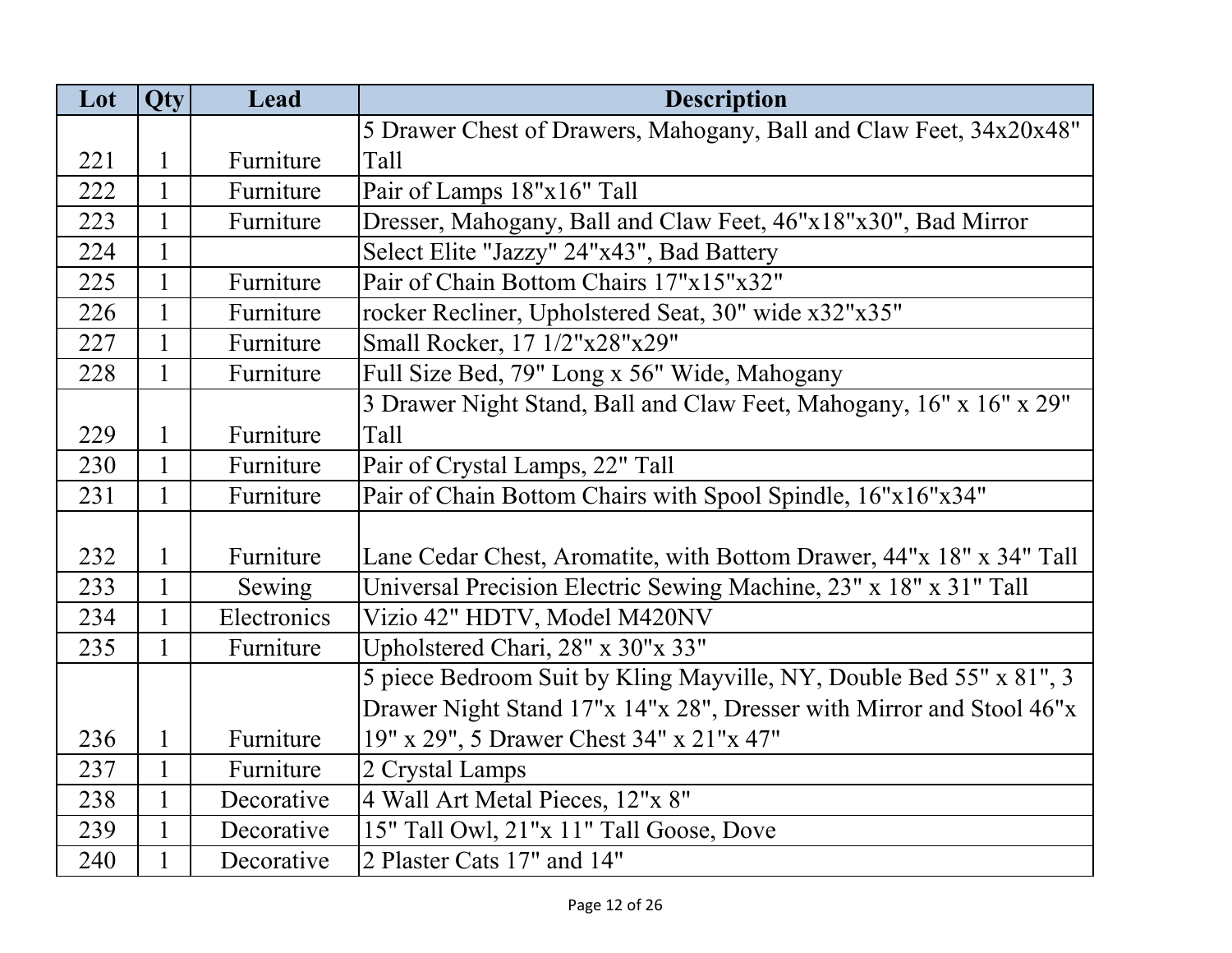| Lot | Qty          | Lead        | <b>Description</b>                                                    |
|-----|--------------|-------------|-----------------------------------------------------------------------|
| 241 | 1            | Decorative  | 11" Pair of Figurines and 13" Pair of Figurines                       |
| 242 | $\mathbf{1}$ | Servingware | Tea Pot 9" and 10" Tall Chocolate Pot, Lid has Cracked                |
| 243 | $\mathbf{1}$ | Furniture   | 2 Door TV Stand on Caster, 28"x 17 1/2"x 33", No Contents             |
| 244 | $\mathbf{1}$ | Furniture   | Floor Lamp, Metal and marble, 61" Tall x 15" Round, No Contents       |
| 245 | $\mathbf{1}$ | Decorative  | Framed Needle Point 28"x21" and Floral Wall Art 48" x 28"             |
| 246 | $\mathbf{1}$ | Furniture   | Fainting Couch, 34" Wide x 34"x 58" Tall, No Contents                 |
|     |              |             | Ladies Jewelry Chest, 7 Drawers, Top lifts, 22"x 16 1/2"x 45", No     |
| 247 | $\mathbf{1}$ | Furniture   | Contents                                                              |
| 248 | $\mathbf{1}$ | Furniture   | Ornate Mirror, 36"x36", Some Spots on Mirror                          |
| 249 | 1            | Furniture   | 3 Drawer Chest by Thomasville, 42"x 18"x 27" Tall                     |
|     |              |             |                                                                       |
|     |              |             | 5 Piece Bedroom Suite by Thomasville, King Bed 78" Wide, 7 Drawer     |
|     |              |             | Chest 24"x 20"x 58", Pair of 3 Drawer Nightstands 25"x 16"x 26" Tall, |
| 250 | $\mathbf{1}$ | Furniture   | 9 Drawer Chest with Mirror 75" Longx 20"x 31" Tall, No Contents       |
| 251 | $\mathbf{1}$ | Furniture   | Sofa Table, 54"x 15"x 25"                                             |
| 252 | $\mathbf{1}$ | Furniture   | 2 Door and 4 Shelf Wall, Not Stand, 28"x 14"x 74"                     |
| 253 | $\mathbf{1}$ | Furniture   | End Table 1 Drawer, 1 Fold Down, 19"x 26"x 28" Tall                   |
| 254 | $\mathbf{1}$ | Furniture   | Wooden Rocker, 23"x 19 1/2"x 30" Tall                                 |
|     |              |             | 3 Seat Metal Sofa 65"x 23"x 34" Tall, 2 Side Charis with Arms 24"x    |
| 255 | $\mathbf{1}$ | Furniture   | 23"x 34" Tall                                                         |
| 256 | $\mathbf{1}$ | Furniture   | Drop Leaf Table with 9 Leafs, 27"x 20"x 22" Tall                      |
| 257 | $\mathbf{1}$ | Sewing      | Marble Top on Singer Sewing Machine Stand, 32"x 19"x 29" Tall         |
|     |              |             | Glass Top Coffee Table 36"x 16"x 17" Tall, Glass Top End Table 24"x   |
| 258 | $\mathbf{1}$ | Furniture   | 16"x 22" Tall                                                         |
| 259 | 1            | Decorative  | Group of Artificial Floral Arrangements                               |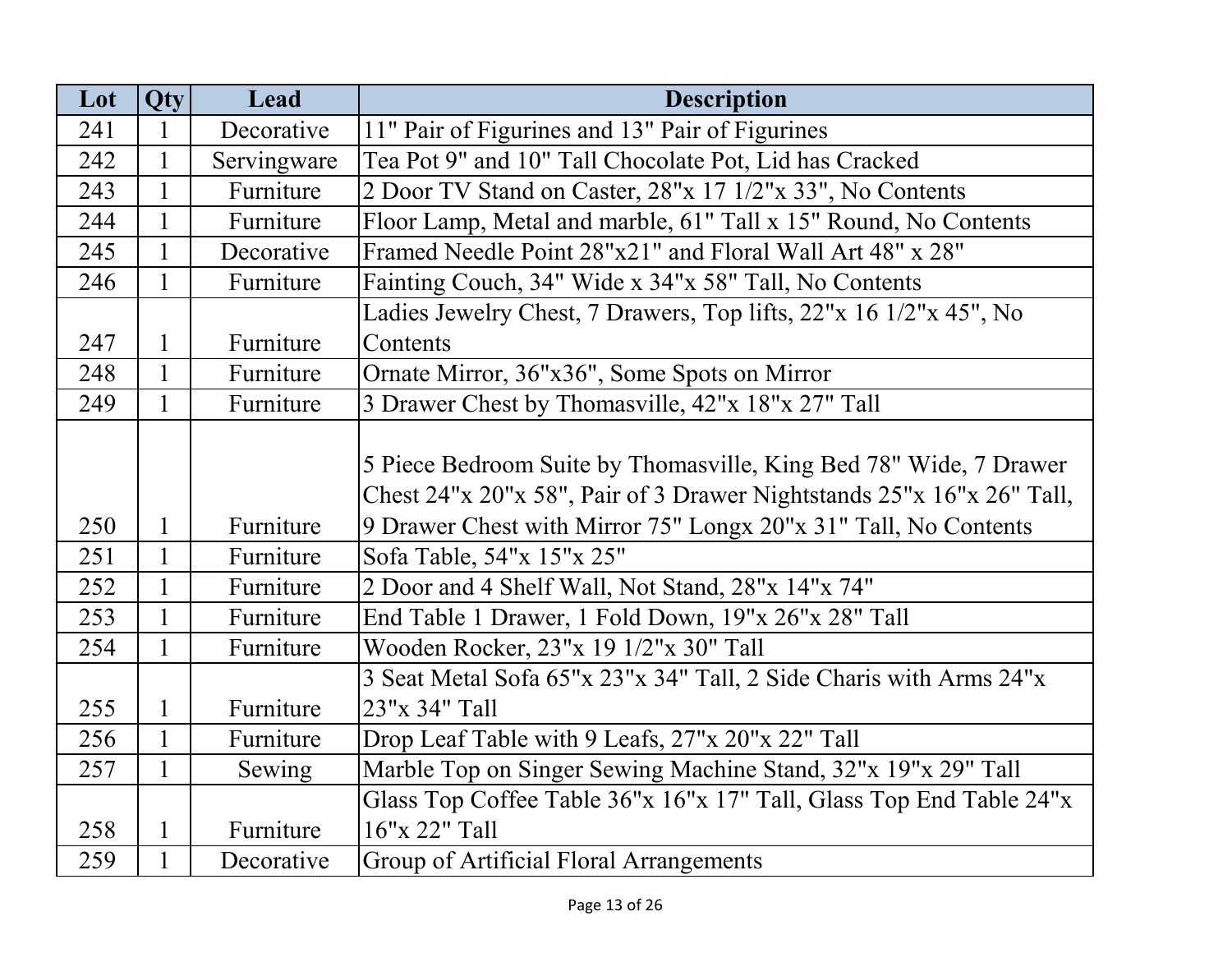| Lot | Qty          | Lead      | <b>Description</b>                                      |
|-----|--------------|-----------|---------------------------------------------------------|
| 260 | 1            | Furniture | Velvet Gold Sofa, 96"x 34"x 28" Tall                    |
| 261 | 1            | Furniture | Sleeper Sofa 80"x 30"x 35" Tall                         |
| 262 | $\mathbf{1}$ | Furniture | Turtle Shaped Foot Stool 19"x9"x5" tall                 |
| 263 | 1            | Heater    | Delonghi 1500 Watt Heater                               |
|     |              | Outdoor   |                                                         |
| 264 |              | Furniture | Glass Top Patio Table with 4 Chairs, 48"x 30"x 29" Tall |
| 265 | $\mathbf{1}$ | Sewing    | Singer Sewing Machine with Foot Pedal                   |
| 266 | $\mathbf{1}$ | Cleaning  | Group of Vintage Floor Cleaning Items                   |
| 267 | $\mathbf{1}$ | Jewelry   | Group of Watches, Seiko, Lexington, Caravelle, Bulavo   |
| 268 | $\mathbf{1}$ | Knives    | 4 Pocket Knives                                         |
| 269 | $\mathbf{1}$ | Jewelry   | 6 Miscellaneous Ladies Watches                          |
| 270 |              | Jewelry   | 6 Miscellaneous Ladies Watches                          |
| 271 | $\mathbf{1}$ | Jewelry   | 3 Men's Watches, 2 Timex 1 Watchit                      |
| 272 | $\mathbf{1}$ | Jewelry   | Miscellaneous Cuff links                                |
| 273 | $\mathbf{1}$ | Jewelry   | 3 Ladies Bracelets                                      |
| 274 | $\mathbf{1}$ | Jewelry   | Jewelry Case with Miscellaneous Jewelry                 |
| 275 | $\mathbf{1}$ | Jewelry   | Jewelry Case with Miscellaneous Jewelry                 |
| 276 | $\mathbf{1}$ | Jewelry   | Wooden Jewelry Case with Miscellaneous Jewelry          |
| 277 | $\mathbf{1}$ | Jewelry   | Large Group of Costume Earrings                         |
| 278 |              | Jewelry   | Large Group of Costume Miscellaneous Jewelry            |
| 279 | $\mathbf{1}$ | Jewelry   | Large Group of Costume Earrings and others              |
| 280 | $\mathbf{1}$ | Jewelry   | Group of Miscellaneous Jewelry                          |
| 281 | $\mathbf{1}$ | Jewelry   | Miscellaneous Pins                                      |
| 282 | $\mathbf{1}$ | Jewelry   | <b>Miscellaneous Pins</b>                               |
| 283 |              | Jewelry   | <b>Miscellaneous Pins</b>                               |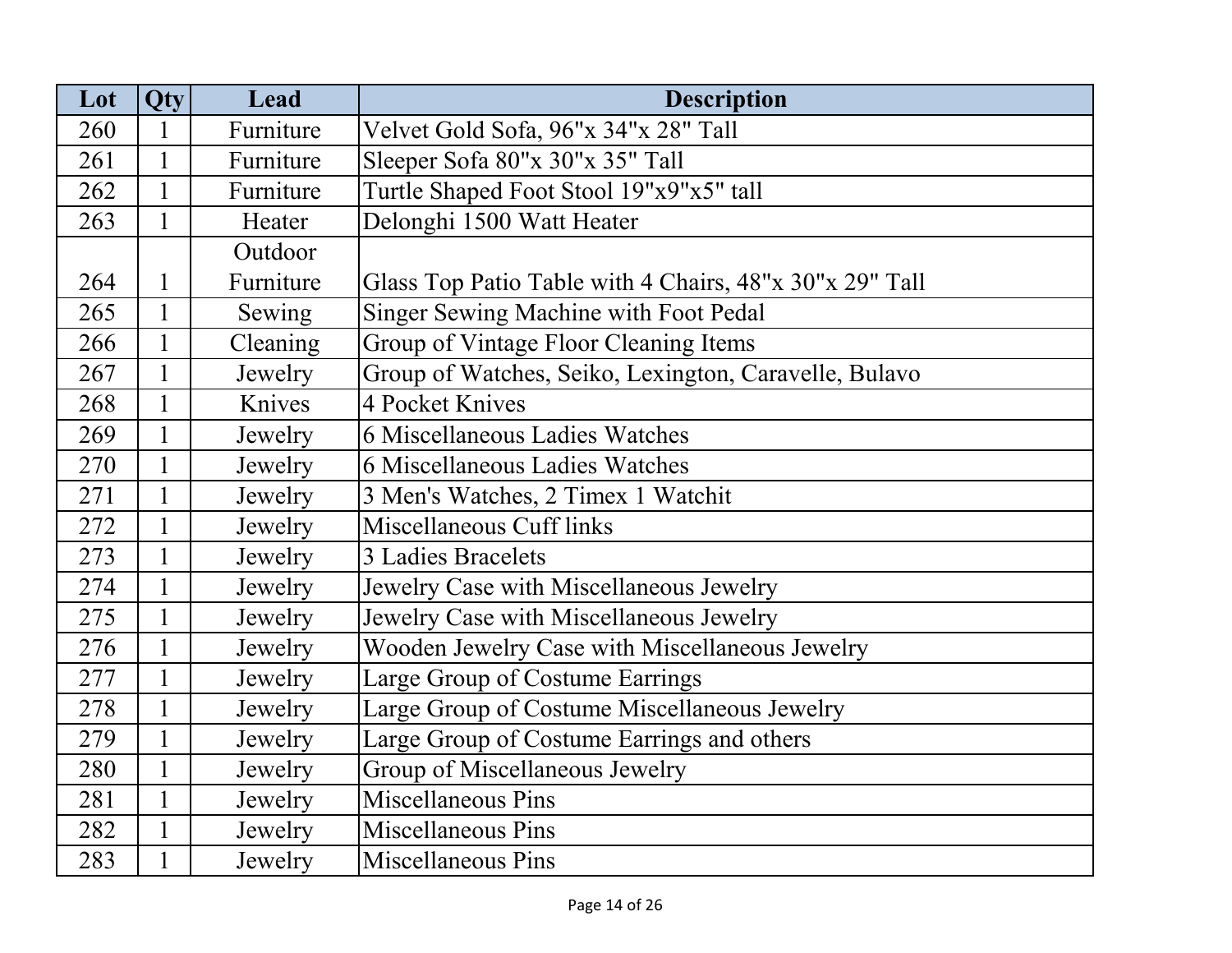| Lot | Qty          | Lead            | <b>Description</b>                        |
|-----|--------------|-----------------|-------------------------------------------|
| 284 | 1            | Jewelry         | <b>Miscellaneous Pins</b>                 |
| 285 | $\mathbf{1}$ | Jewelry         | <b>Miscellaneous Pins</b>                 |
| 286 | $\mathbf{1}$ | Jewelry         | Miscellaneous Pins, Necklaces, Earrings   |
| 287 |              | Jewelry         | Group of Necklaces                        |
| 288 | $\mathbf{1}$ | Jewelry         | Group of Necklaces                        |
| 289 | $\mathbf{1}$ | Jewelry         | Group of Necklaces                        |
| 290 | $\mathbf{1}$ | Jewelry         | Group of Necklaces                        |
| 291 | $\mathbf{1}$ | Jewelry         | Group of Necklaces                        |
| 292 | $\mathbf{1}$ | Jewelry         | Group of Necklaces                        |
| 293 | $\mathbf{1}$ | Jewelry         | Group of Necklaces                        |
| 294 | $\mathbf{1}$ | Jewelry         | Group of Necklaces                        |
| 295 | $\mathbf{1}$ | Jewelry         | Group of Necklaces                        |
| 296 | $\mathbf{1}$ | Jewelry         | Group of Necklaces and Mirror             |
| 297 | $\mathbf{1}$ | Jewelry         | Group of Necklaces and Pins               |
| 298 | $\mathbf{1}$ | Jewelry         | Group of Earrings                         |
| 299 | $\mathbf{1}$ | Jewelry         | Group of Earrings and Pins                |
| 300 | $\mathbf{1}$ | Jewelry         | Group of Pins and Bracelets               |
| 301 | $\mathbf{1}$ | Jewelry         | Group of Necklaces Earrings and Bracelets |
| 302 | $\mathbf{1}$ | Jewelry         | Group of Necklaces and Pins               |
| 303 | $\mathbf{1}$ | Jewelry         | Group of Necklaces, Pins, and Pouches     |
| 304 | $\mathbf{1}$ | <b>Neckties</b> | <b>Group of Neckties</b>                  |
| 305 | $\mathbf{1}$ | <b>Toys</b>     | Box of Vintage Tinker Toys                |
| 306 | $\mathbf{1}$ | <b>Toys</b>     | Jack in the Box, Vintage Pull Toys        |
| 307 | $\mathbf{1}$ | Clothing        | Brownie Hawkeye Flash Outfit              |
| 308 |              | <b>Toys</b>     | Box of Children's Toys                    |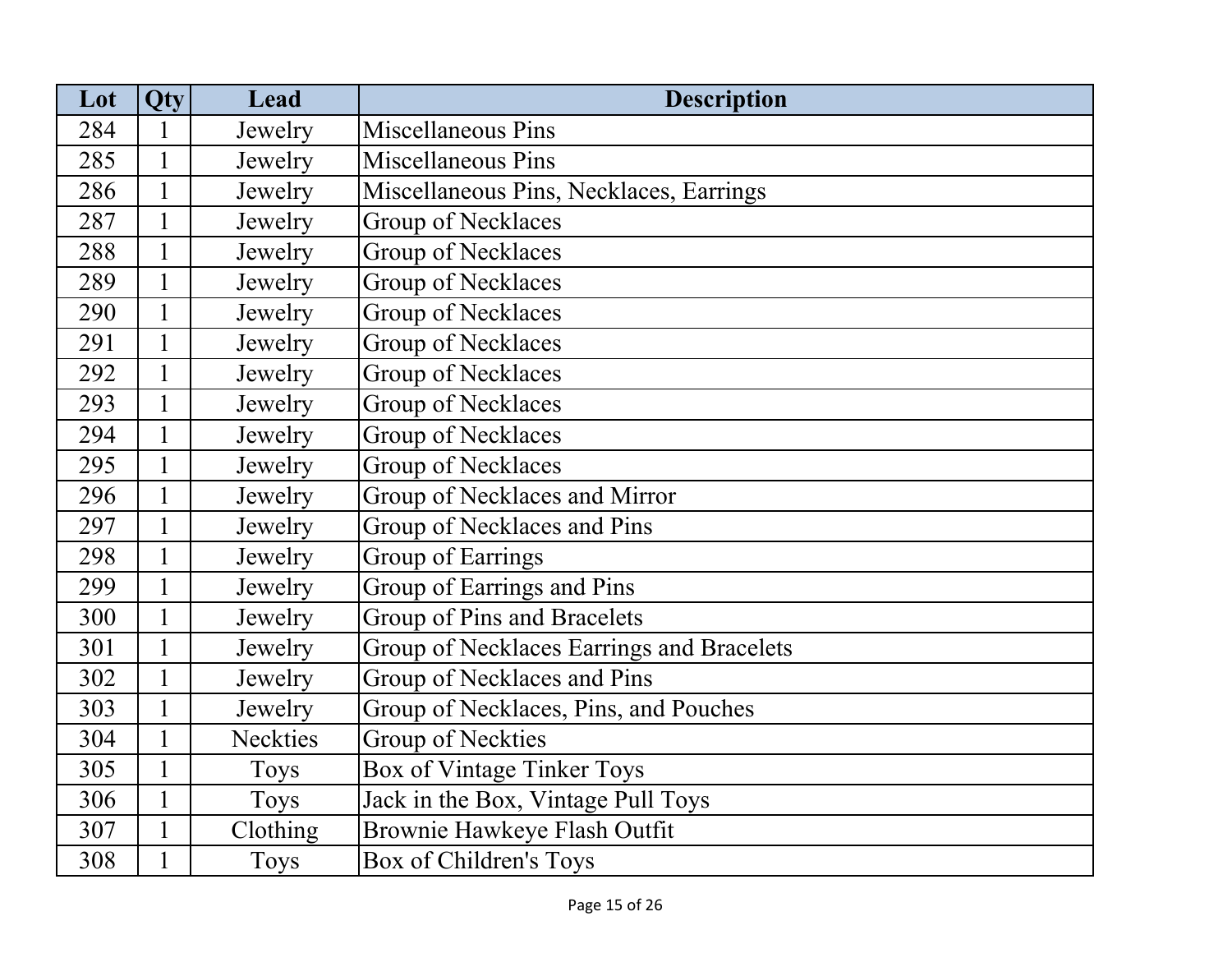| Lot | Qty          | Lead               | <b>Description</b>                                                   |
|-----|--------------|--------------------|----------------------------------------------------------------------|
| 309 | 1            | <b>Toys</b>        | Group of Card and Board Games                                        |
| 310 | $\mathbf{1}$ | Decorative         | <b>Group of Artificial Plants</b>                                    |
| 311 | $\mathbf{1}$ | Furniture          | Vintage Lamp, 23" Tall                                               |
|     |              | Miscellaneous      |                                                                      |
| 312 | $\mathbf{1}$ | Items              | Group of What Nots with Candles, Birds                               |
|     |              |                    | Bevel Glass Mirror 25"x65", Pair of Wall Sconces 23"x 6 1/2", Marble |
| 313 | $\mathbf{1}$ | Furniture          | Top Table 32"x 13"x 14" Tall                                         |
| 314 | $\mathbf{1}$ | Churn              | #4 Butter Churn                                                      |
| 315 | $\mathbf{1}$ | Decorative         | Group with Clocks and Picture Frames                                 |
| 316 | $\mathbf{1}$ | Music              | <b>Bongo Drums</b>                                                   |
| 317 | $\mathbf{1}$ | Decorative         | <b>Framed Needle Point Piece</b>                                     |
|     |              |                    |                                                                      |
| 318 | $\mathbf{1}$ | Furniture          | Pair of Chairs, Velvet Type Material, Cane Sides, 27"x 22"x 46" Tall |
| 319 | $\mathbf{1}$ | Vases              | Pair of Vases 11 1/2" Tallx 6", Formalites by Baum Brothers          |
| 320 | $\mathbf{1}$ | Decorative         | 2 Pairs of Figurines 8"x 9" Tall                                     |
| 321 | $\mathbf{1}$ | Drinkware          | Cordial Decanter with 6 Glasses, Cranberry Etched                    |
|     |              | Miscellaneous      |                                                                      |
| 322 | $\mathbf{1}$ | Items              | Group of What Nots                                                   |
| 323 | $\mathbf{1}$ | Decorative         | Pair of Vintage Vases, 10"x5", Very Old                              |
|     |              |                    | Curio Cabinet with Light and Bottom Door, 24"x 11"x 72" Tall, No     |
| 324 | $\mathbf{1}$ | Furniture          | Contents                                                             |
| 325 | $\mathbf{1}$ | <b>Shoes Items</b> | Shoe Stretchers, Shoe Molds, Shoe Trees                              |
| 326 | $\mathbf{1}$ | Drinkware          | Cordial Treys, Coffee Cups and Saucers                               |
| 327 | $\mathbf{1}$ | Decorative         | Group of 5 Doves, 9" Tall and 6 1/2" Tall                            |
| 328 | $\mathbf{1}$ | Furniture          | Pair of lamps with Butterflies, 36" Tall with Brass like Bottom      |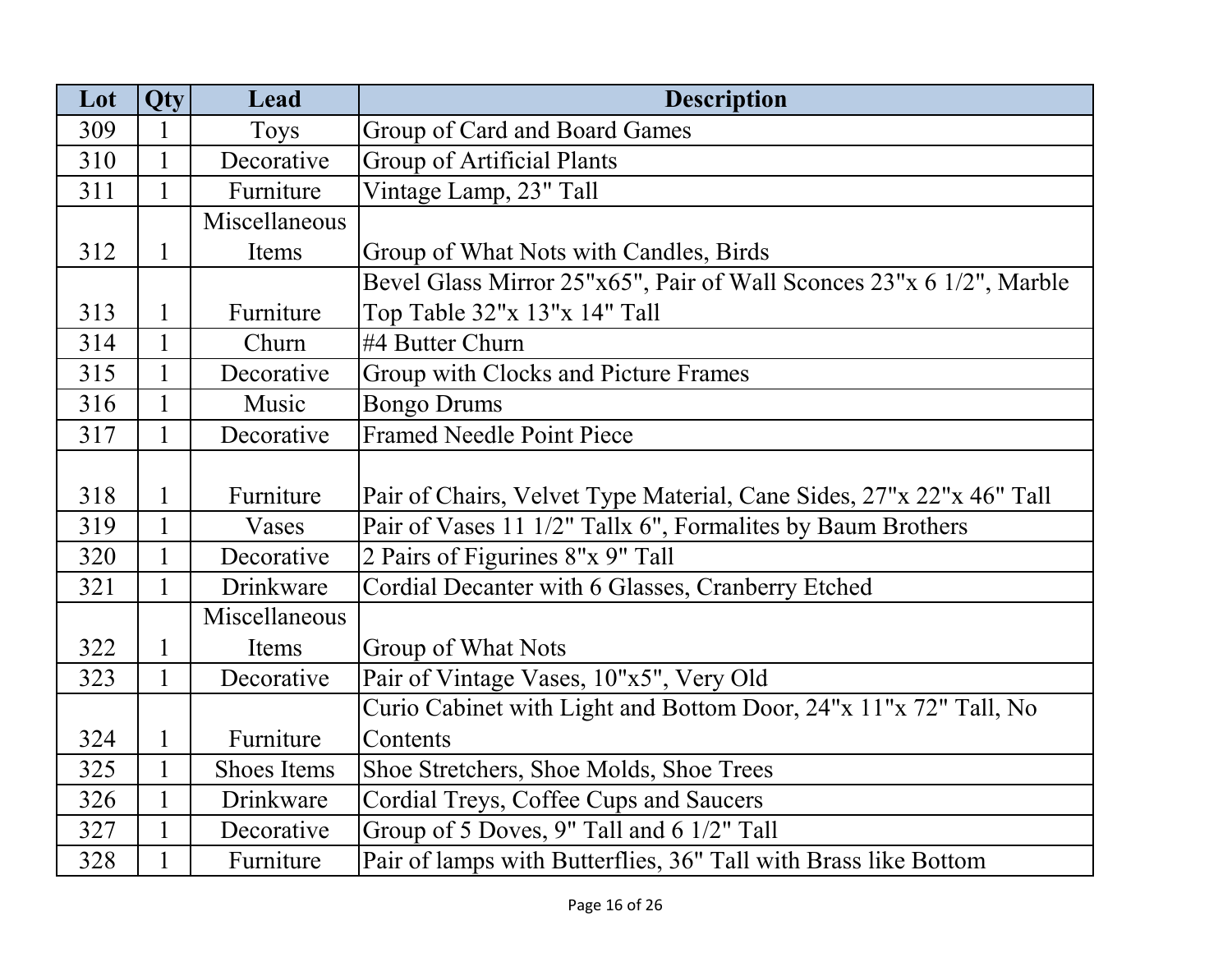| Lot | Qty          | Lead           | <b>Description</b>                                                   |
|-----|--------------|----------------|----------------------------------------------------------------------|
|     |              |                | Pair of Oval End Tables with 1 Drawer by Thomasville, 23"x 28"x 21", |
| 329 | $\mathbf{1}$ | Furniture      | No Contents                                                          |
| 330 | $\mathbf{1}$ | Furniture      | Beveled Glass Mirror 53"x38" with Matching Sconces 23"x 11"          |
| 331 | $\mathbf{1}$ | <b>Scarves</b> | <b>Box of Ladies Scarves</b>                                         |
| 332 | $\mathbf{1}$ | Music          | Box of Sheet Music and Hymnals                                       |
| 333 | $\mathbf{1}$ | Furniture      | 104" Long Sofa, No Contents                                          |
| 334 | $\mathbf{1}$ | Decorative     | Embroidered Pillows, Fan, Placemats                                  |
| 335 | $\mathbf{1}$ | Kitchen        | Hamilton Beach Brew Station and Lamp                                 |
| 336 | $\mathbf{1}$ | Purses         | Large Group of Purses, 1 Aigner                                      |
| 337 | $\mathbf{1}$ | Decorative     | Vintage Mirror Tray with Perfume Bottles                             |
| 338 | $\mathbf{1}$ | Ceramic        | Ceramic Items, Lamoges and Others                                    |
|     |              | Miscellaneous  |                                                                      |
| 339 | 1            | Items          | Miscellaneous Items, Headphones, Electronic Items, Type Writer       |
| 340 | $\mathbf{1}$ | Furniture      | Rocker Bad Upholstery, 23"x 24"x 39" Tall, No Contents               |
| 341 | $\mathbf{1}$ | Decorative     | Pair of Ceramic Ducks 15" Tall and 7" Tall                           |
| 342 | $\mathbf{1}$ | Furniture      | Rocking Chair 39" Tallx 17"x 23" Wide                                |
| 343 | $\mathbf{1}$ | Decorative     | Group of Occapieo Japan Figurines                                    |
| 344 | $\mathbf{1}$ | Decorative     | <b>Vintage Ash Trays</b>                                             |
| 345 | $\mathbf{1}$ | Drinkware      | Hobnail Pitcher, Decanter, and 6 small Mugs                          |
| 346 |              | Servingware    | Bowl 16 1/2" and Pitcher 12" Tall                                    |
| 347 | $\mathbf{1}$ | Furniture      | 3 Drawer Chest 43"x 18"x 32" Tall, No Contents                       |
| 348 | $\mathbf{1}$ | Decorative     | Group of Framed Needle Point Items                                   |
| 349 | $\mathbf{1}$ | Decorative     | <b>Artificial Flowers with Candles</b>                               |
| 350 | $\mathbf{1}$ | Decorative     | Group of Pottery and Ceramic Items                                   |
| 351 |              | Decorative     | Decorative Items 11" tall Globes, 8 1/2" Tall                        |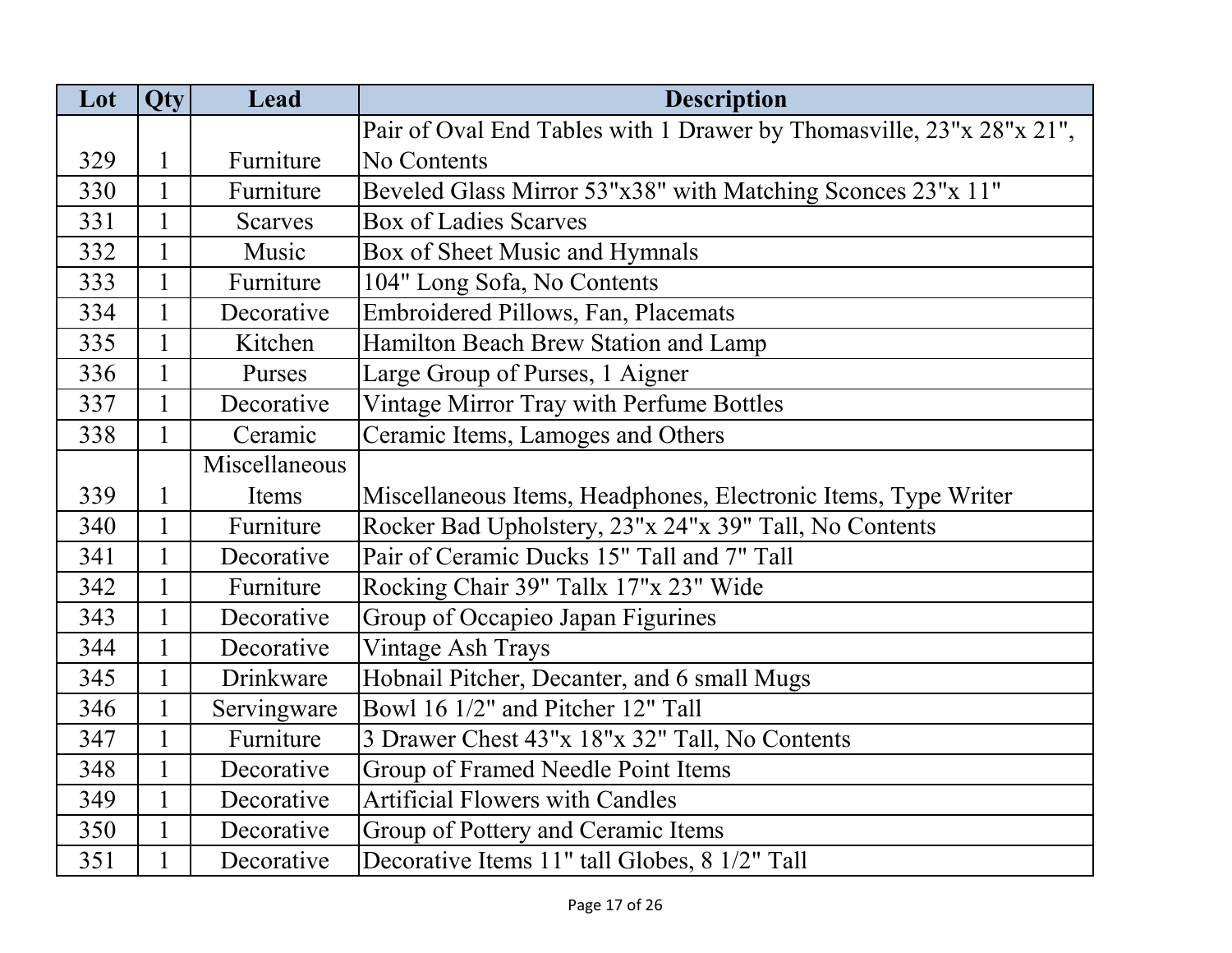| Lot | <b>Qty</b>   | Lead          | <b>Description</b>                                                   |
|-----|--------------|---------------|----------------------------------------------------------------------|
| 352 |              | Decorative    | Decorative Items                                                     |
| 353 | 1            | Comics        | 6 Comic Books, SGT Fury                                              |
|     |              |               | Drop Leaf Table with One Drawer, Leaves 14", 16 1/2"x 38"x 28", No   |
| 354 | 1            | Furniture     | Contents                                                             |
|     |              | Miscellaneous |                                                                      |
| 355 |              | Items         | Hobnail Items, Basket, Pitchers, and Cruet                           |
| 356 | $\mathbf{1}$ | Servingware   | Carnival Class Pitcher, Bowls with Handles                           |
| 357 | $\mathbf{1}$ | Furniture     | 3 Pieces of Glass and Lamp                                           |
| 358 | 1            | Furniture     | Pair of Lamps, One Broken Globe, 16" Tall                            |
| 359 | 1            | Decorative    | Framed Needle Point, 29"x 26"                                        |
|     |              |               | Kohler and Campbel Piano, #603730 with Stool, 57"x 27"x 41" Tall, No |
| 360 | 1            | Piano         | Contents                                                             |
| 361 |              | Furniture     | 2 Converted Oil Lamps, Electrified                                   |
| 362 |              | Decorative    | <b>Group of Artificial Flowers</b>                                   |
| 363 | 1            | Decorative    | Group of Artificial Flowers                                          |
|     |              | Miscellaneous |                                                                      |
| 364 | 1            | Items         | Group of items, Clariol Hair Setter, Potpourri Pot, and Other        |
| 365 | $\mathbf{1}$ | Furniture     | Electrified Oil Lamp 21" Tall with Extra Shade                       |
| 366 | $\mathbf{1}$ | Furniture     | Electrified Oil Lamp 25" Tall                                        |
| 367 |              | Furniture     | Sofa Table 46"x 12"x 28" Tall                                        |
| 368 |              | Air Bed       | Ozark Trail Double Air Bed with Pump                                 |
| 369 | $\mathbf{1}$ | Decorative    | Anniversary 9" clock, Ceramic and Glass Items, Flowers               |
| 370 | $\mathbf{1}$ | Decorative    | 22" Urn with Lid, 17" Urn Gold with Lid, 11" Pottery Pitcher         |
| 371 | 1            | Furniture     | Brass and Glass Lamp 39 1/2" Tall                                    |
| 372 |              | Decorative    | Framed 33x13 Needle Point, Ducks and Birds                           |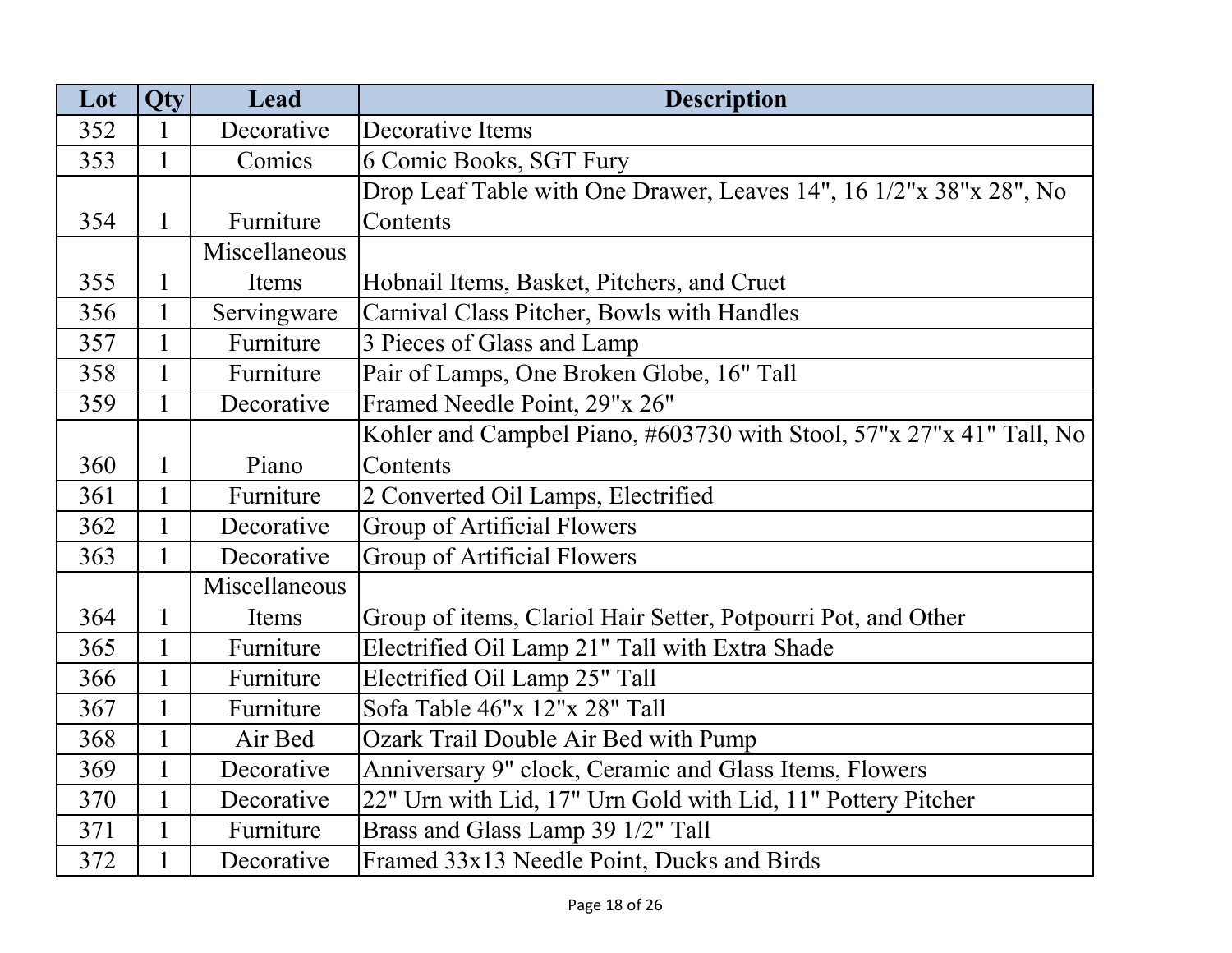| Lot | <b>Qty</b>   | Lead          | <b>Description</b>                                            |
|-----|--------------|---------------|---------------------------------------------------------------|
| 373 | 1            | Decorative    | Framed 31x17 Needle Point and 3 Prints                        |
| 374 | $\mathbf{1}$ | Mink          | Mink Collar, 46"                                              |
| 375 | $\mathbf{1}$ | Furniture     | Love Seat 49"x 23"x 43" Tall and Matching Chair 21"x 19"x 43" |
| 376 | 1            | Decorative    | 2 Boxes of Miscellaneous Size and Color Candles               |
| 377 | $\mathbf{1}$ | Electronics   | RCA 18" TV and Sony Table Radio 14"x 8 1/2"                   |
|     |              | Miscellaneous |                                                               |
| 378 | $\mathbf{1}$ | Items         | Group of Decorative Items, Plaques, Covered Dish, Etc.        |
|     |              | Miscellaneous |                                                               |
| 379 | 1            | Items         | Group of Vases, Miscellaneous Sizes and Shapes                |
| 380 | $\mathbf{1}$ | Furniture     | 28" Tall Lamp, Grager Jar                                     |
| 381 | $\mathbf{1}$ | Servingware   | 2 Bowls and Vase                                              |
|     |              | Miscellaneous |                                                               |
| 382 | 1            | Items         | Vintage Pepsi Bottle with Sprinkler Tops, JC Higgins Mantels  |
| 383 | 6            | Furniture     | Side Chairs, One Captain, Upholstered Bottom                  |
| 384 | $\mathbf{1}$ | Furniture     | Victorian Style Sofa, 78" Long x 28"x 33" Tall, No Contents   |
|     |              | Miscellaneous |                                                               |
| 385 | $\mathbf{1}$ | Items         | Decorative Items, Dough Bowl, AM/FM Radio, Weather Station    |
| 386 | $\mathbf{1}$ | Decorative    | 3 Porcelain Decorative Ducks and Geese                        |
| 387 | $\mathbf{1}$ | Decorative    | 3 Figurines, 7 1/2" Tall                                      |
| 388 |              | Decorative    | 4 Figurines, 9 1/2" Tall                                      |
| 389 | $\mathbf{1}$ | Decorative    | Pair of Andrea Cherobs, 11" Tall                              |
| 390 | $\mathbf{1}$ | Decorative    | Ceramic Roosters, Wild Turkey Decanter, Country Club of NC    |
| 391 | $\mathbf{1}$ | Furniture     | 2 Oil Lamps, 19" and 17" Tall                                 |
| 392 | $\mathbf{1}$ | Decorative    | Decorative Items, Hand painted Plate, Vase, Etc.              |
| 393 |              | Decorative    | Miscellaneous Group of Vintage Bowls, Plates, Platter         |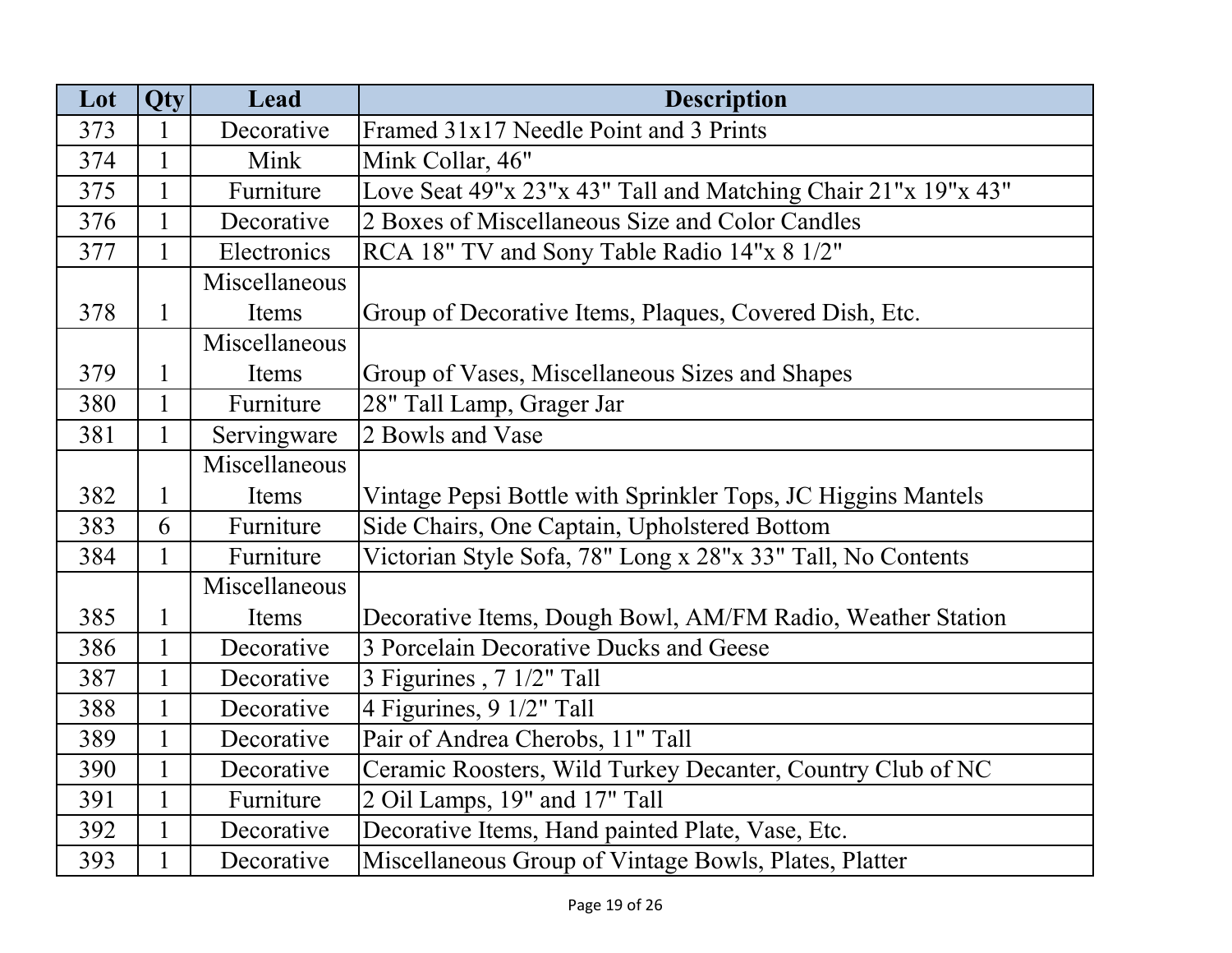| Lot | Qty          | Lead          | <b>Description</b>                                                |
|-----|--------------|---------------|-------------------------------------------------------------------|
|     |              | Miscellaneous |                                                                   |
| 394 | $\mathbf 1$  | Items         | <b>Razor Strap and Cane</b>                                       |
|     |              | Miscellaneous |                                                                   |
| 395 | 1            | Items         | Americaia Items, 18" Long x 5" Wide x 6" Tall                     |
|     |              |               | Set Poppy Trail by Metlox China, Some Damaged, Approximately 100  |
| 396 | $\mathbf{1}$ | China         | pieces                                                            |
|     |              | Miscellaneous |                                                                   |
| 397 | $\mathbf{1}$ | Items         | Brass, Glass, and Marble Seals of Justice, 23" Tall x 18" Wide    |
|     |              | Miscellaneous |                                                                   |
| 398 | $\mathbf{1}$ | Items         | Basket with Jewelry, Box, Basket                                  |
|     |              | Miscellaneous |                                                                   |
| 399 | 1            | Items         | 14" Brandy Snigger, Ash Tray, Wooden Bowl, Etc.                   |
| 400 | $\mathbf{1}$ | Knives        | Commerotive Knife, Bicentennial 1976, Star                        |
|     |              |               |                                                                   |
| 401 | $\mathbf{1}$ | Furniture     | Wash Stand, 2 Doors and 1 Drawer, 34"x 18"x 28" Tall, No Contents |
|     |              |               |                                                                   |
| 402 | $\mathbf{1}$ | Furniture     | Octagon End Table, Hinged Door, 29"x 29"x 19" Tall, No Contents   |
| 403 |              | Furniture     | Gate Leg Dining Table, 72"x 47", 30" Tall, No Contents            |
| 404 | 1            | Decorative    | Group of Miscellaneous Area Rugs                                  |
|     |              | Miscellaneous |                                                                   |
| 405 | 1            | Items         | Scales and Heating Pad                                            |
| 406 | $\mathbf{1}$ | Decorative    | Pair of Framed Needle Point 31"x 11" Tall                         |
| 407 | $\mathbf{1}$ | Furniture     | Glass Ball and Claw Piano Stool, 14" Round x 19" Tall             |
| 408 | 1            | Electronics   | CI Calculator, Samsung VCR/DVD V5650                              |
| 409 | 1            | Decorative    | Miscellaneous Decorative Items                                    |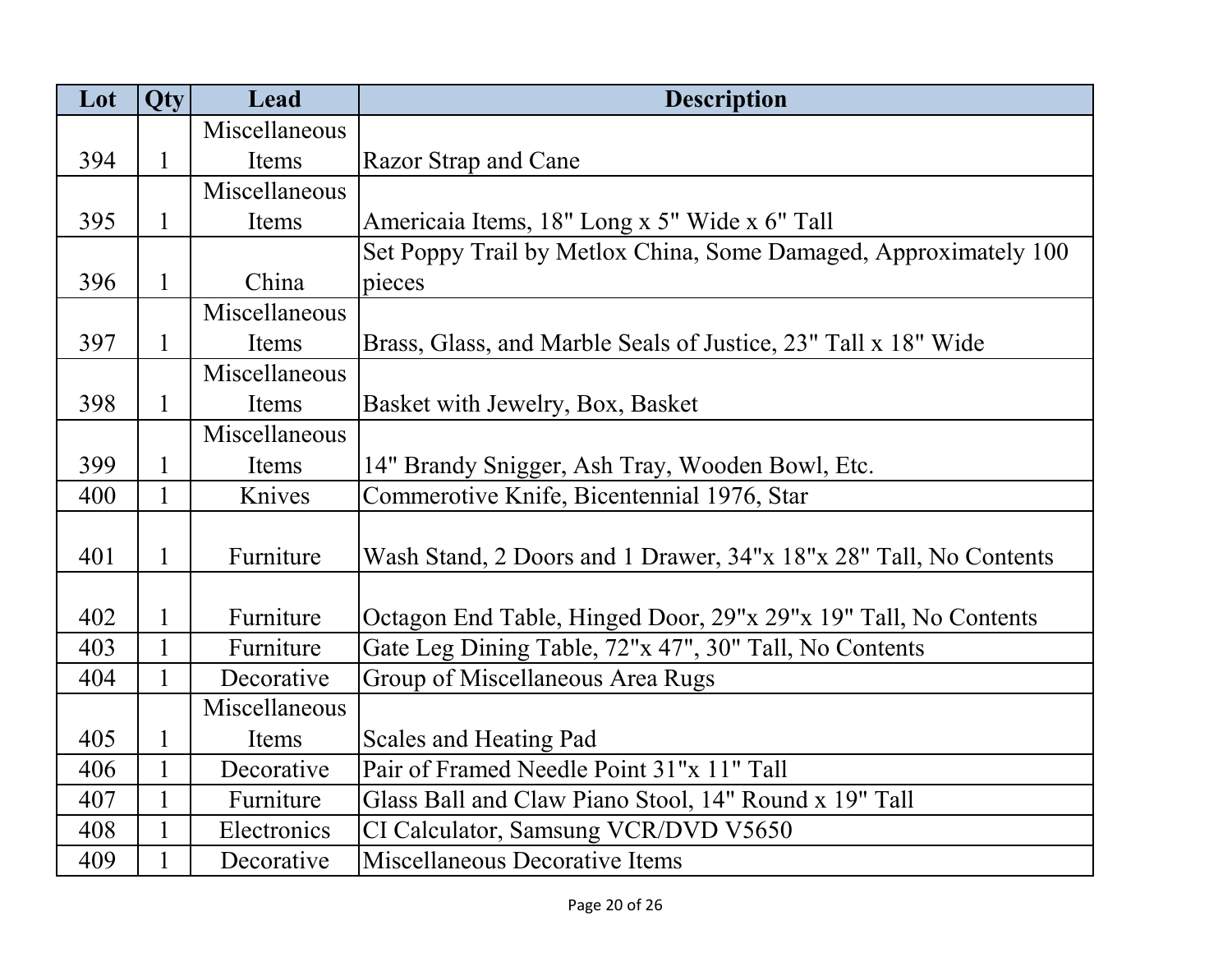| Lot | Qty          | Lead          | <b>Description</b>                                                  |
|-----|--------------|---------------|---------------------------------------------------------------------|
| 410 |              | Decorative    | <b>Needle Point and Framed Prints</b>                               |
| 411 | 1            | Decorative    | Group of Miscellaneous Candle Sticks                                |
| 412 |              | Glassware     | 4 Glass Ash Trays                                                   |
| 413 |              | Servingware   | 3 Glass Serving Trays                                               |
| 414 | $\mathbf{1}$ | Servingware   | 12 Glass Serving Plates                                             |
| 415 | $\mathbf{1}$ | Knives        | 6 Griffin Steak Knives with Case                                    |
| 416 | $\mathbf{1}$ | Knives        | 7 Griffin Steak Knives with Case, Not all Matching                  |
| 417 | 1            | Knives        | 8 Griffin Steak Knives with Case                                    |
|     |              |               | China Cabinet, 2 doors 3 Drawers 4 Shelves, 54" x 20"x 87" Tall, No |
| 418 | 1            | Furniture     | Contents                                                            |
| 419 | 1            | China         | 52 Pieces, Kewmore Theodore Davilad NY China                        |
| 420 | 1            | Furniture     | 3 Metal TV Trays                                                    |
|     |              | Miscellaneous |                                                                     |
| 421 | 1            | Items         | Wooden Vegetable Bin, 15 1/2"x 14"x 28" Tall                        |
| 422 | 1            | Furniture     | Cane Bottom Chari 35" Tall                                          |
| 423 | $\mathbf{1}$ | Furniture     | Oil Lamp 18" Tall                                                   |
| 424 | $\mathbf{1}$ | Decorative    | Candle Sticks, Pitchers Vases                                       |
| 425 |              | Decorative    | Framed Needle Point 23"x 17"                                        |
| 426 |              | Furniture     | Roll Top Desk, 9 Drawer, 53"x 29" Deep x 50" Tall                   |
| 427 | $\mathbf{1}$ | Furniture     | Five Star Base Wooden Office Chair                                  |
|     |              | Miscellaneous |                                                                     |
| 429 | $\mathbf{1}$ | Items         | 2 Daisy Pop Guns, Not BB Guns, 1 Not Working                        |
|     |              | Miscellaneous |                                                                     |
| 430 | 1            | Items         | Wire Basket, Percolator Not Guts or Wire, Plate                     |
| 431 | 1            | Sewing        | Miscellaneous Sewing Supplies                                       |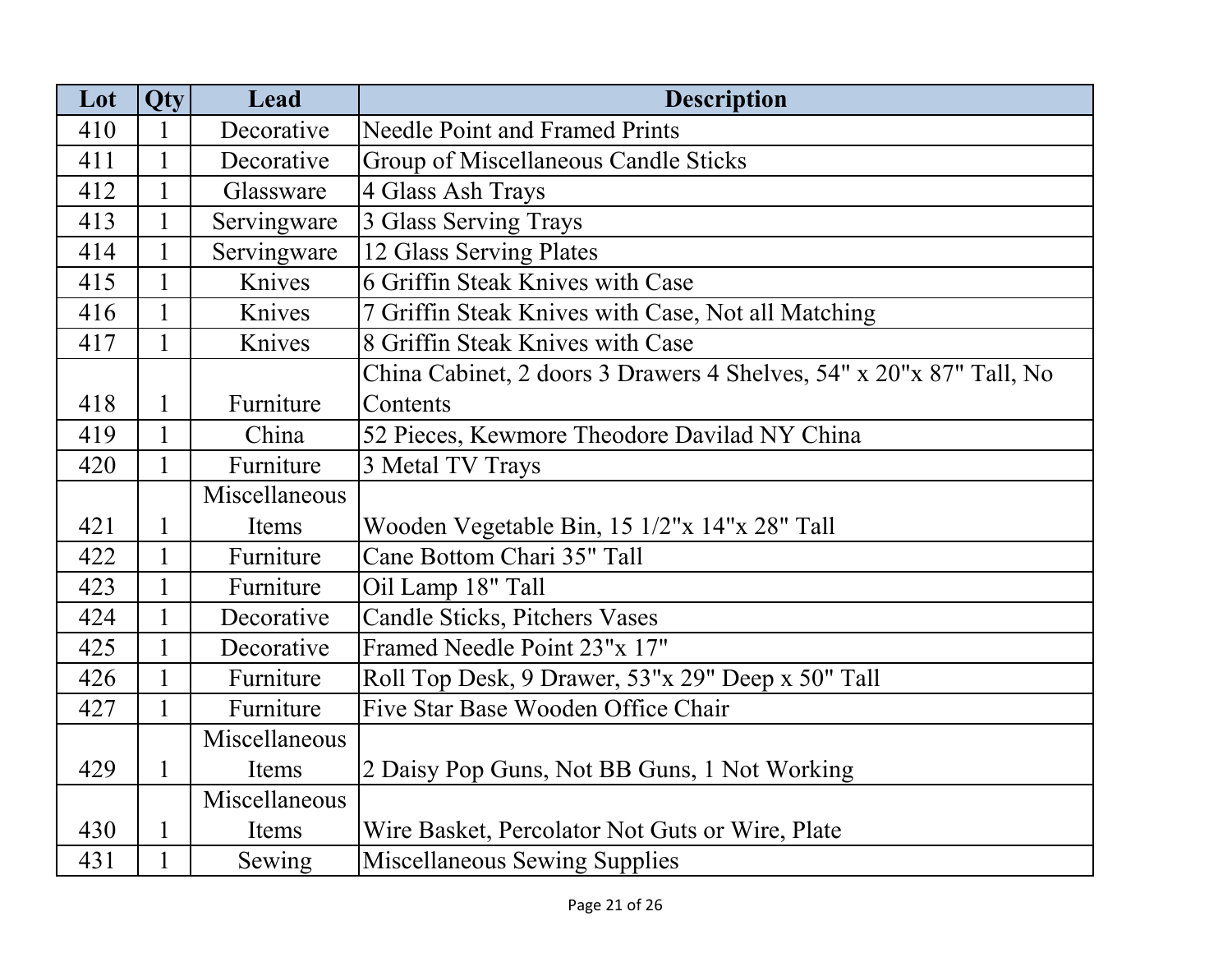| Lot | <b>Qty</b>   | Lead              | <b>Description</b>                                             |
|-----|--------------|-------------------|----------------------------------------------------------------|
| 432 | 1            | China             | 31 Pieces Abingdon China                                       |
|     |              | Miscellaneous     |                                                                |
| 433 | 1            | Items             | Miscellaneous Plates, Coca Cola Bottle Openers, Serving Pieces |
| 434 | 1            | Decorative        | Group of 4 Colored Stands                                      |
| 435 | $\mathbf{1}$ | Decorative        | Oval Print 32" tall x 28"                                      |
| 436 | $\mathbf{1}$ | Knives            | Set of 6 Steak Knives by Rowocon Made in France                |
| 437 | $\mathbf{1}$ | Kitchen           | Sunbeam Mix Master Mixer                                       |
| 438 | $\mathbf{1}$ | Linens            | Group of Linens, Towels, Placemats                             |
| 439 | $\mathbf{1}$ | Tools             | 3 1/2" Vise, Must be Removed                                   |
| 440 | $\mathbf{1}$ | Tools             | Group of Hand tools                                            |
| 441 | $\mathbf{1}$ | Tools             | Dayton Drill Press Stand with Drill                            |
| 442 | $\mathbf{1}$ | Tools             | <b>Bolt Bin with Miscellaneous Fasteners</b>                   |
| 443 | $\mathbf{1}$ | Tools             | Craftsman 1/3 HP Bench Grinder, Must be Removed                |
| 444 | $\mathbf{1}$ | Tools             | Waterloo Metal Tool Box with Contents                          |
| 445 | $\mathbf{1}$ | Tools             | Nail Keg                                                       |
| 446 | $\mathbf{1}$ | Tools             | 2 Step Aluminum Step Stool and creeper                         |
| 447 | $\mathbf{1}$ | <b>Toys</b>       | Pogo Stick                                                     |
|     |              | Miscellaneous     |                                                                |
| 448 | $\mathbf{1}$ | Items             | Trash Can with Bird Feeders and Seeds                          |
| 449 | $\mathbf{1}$ | Tools             | Drop Cords and Battery Charger                                 |
| 450 | $\mathbf{1}$ | Tools             | Honda GC160 5 HP Generator                                     |
| 451 | $\mathbf{1}$ | Tools             | <b>Sears Torch Outfit</b>                                      |
| 452 | $\mathbf{1}$ | Tools             | Homelite 240 Cain Saw                                          |
| 453 | $\mathbf{1}$ | Tools             | Pepsi Cola Crate with vintage Circular Saws                    |
| 454 | $\mathbf{1}$ | <b>Bird House</b> | Log cabin Bird House, 15"x 11"x 12" Tall                       |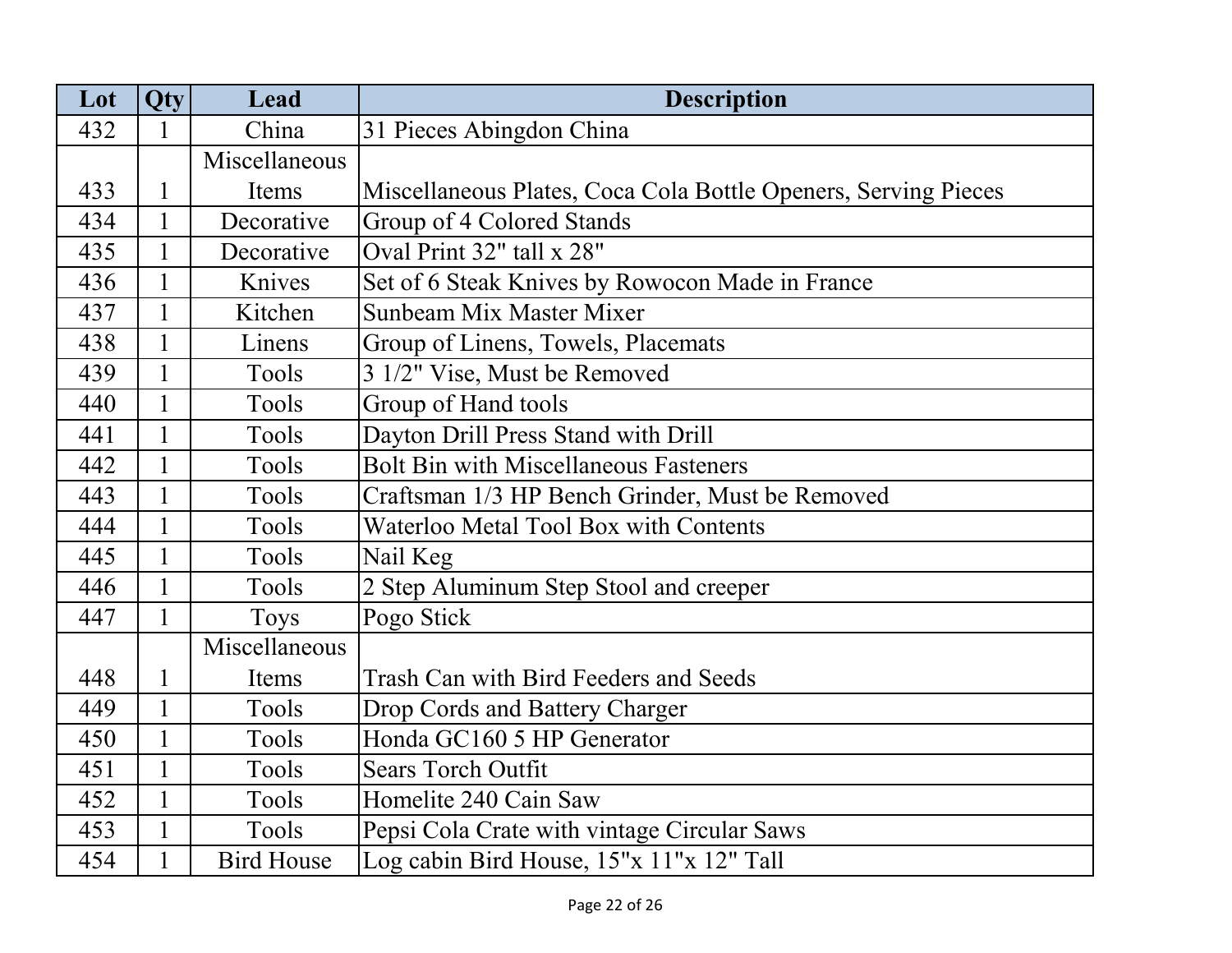| Lot | <b>Qty</b>   | Lead          | <b>Description</b>                                      |
|-----|--------------|---------------|---------------------------------------------------------|
| 455 |              | Tools         | STIHL Model FS-50E String Trimmer                       |
| 456 | 1            | Tools         | 2 Man Cross Cut Saw                                     |
| 457 | $\mathbf{1}$ | Tools         | Skill, Sander, Light, Jig Saw, No Battery or Charge     |
| 458 |              | Tools         | Craftsman Steel Tool Box, New in Box                    |
| 459 |              | Tools         | Vintage Snow Sled, Flexible Flyer #44                   |
| 460 | $\mathbf{1}$ | Tools         | Hanes                                                   |
| 461 | 1            | Tools         | Level, Square, Pipe Wrench                              |
| 462 | $\mathbf{1}$ | Tools         | Part Bin, New in Box                                    |
| 463 |              | Fishing       | Fishing Rods, Reels, Tackle Box                         |
| 464 |              | tools         | Electric Craftsman Blower, String Trimer, Hedge Trimmer |
|     |              | Miscellaneous |                                                         |
| 465 |              | Items         | Fry Basket, Light, Stool, Miscellaneous Items           |
| 466 | $\mathbf{1}$ | Tools         | Group of Hand tools                                     |
| 467 | $\mathbf{1}$ | Tools         | Group of Hand tools                                     |
| 468 | $\mathbf{1}$ | Tools         | White Metal 6' Fiberglass Ladder                        |
| 469 | $\mathbf{1}$ | Tools         | Box of Miscellaneous Screws, Reels,                     |
| 470 | $\mathbf{1}$ | Tools         | Box of Miscellaneous Tools, Hammers, Garden Tools       |
| 471 |              | Kitchen       | White Mountain Ice Cream Freezer                        |
| 472 |              | Kitchen       | Rival Electric Ice Cream Freezer                        |
|     |              | Miscellaneous |                                                         |
| 473 | 1            | Items         | Vintage Ice Tongs and Nail puller                       |
| 474 | 1            | Sewing        | White and Unknown Sewing Machine Frames                 |
| 481 | 1            | Games         | 2 Vintage Pinball games                                 |
| 482 | $\mathbf{1}$ | Camera        | Polaroid Camera                                         |
| 483 |              | Box           | Wooden Box Swift Premium Corn Beef                      |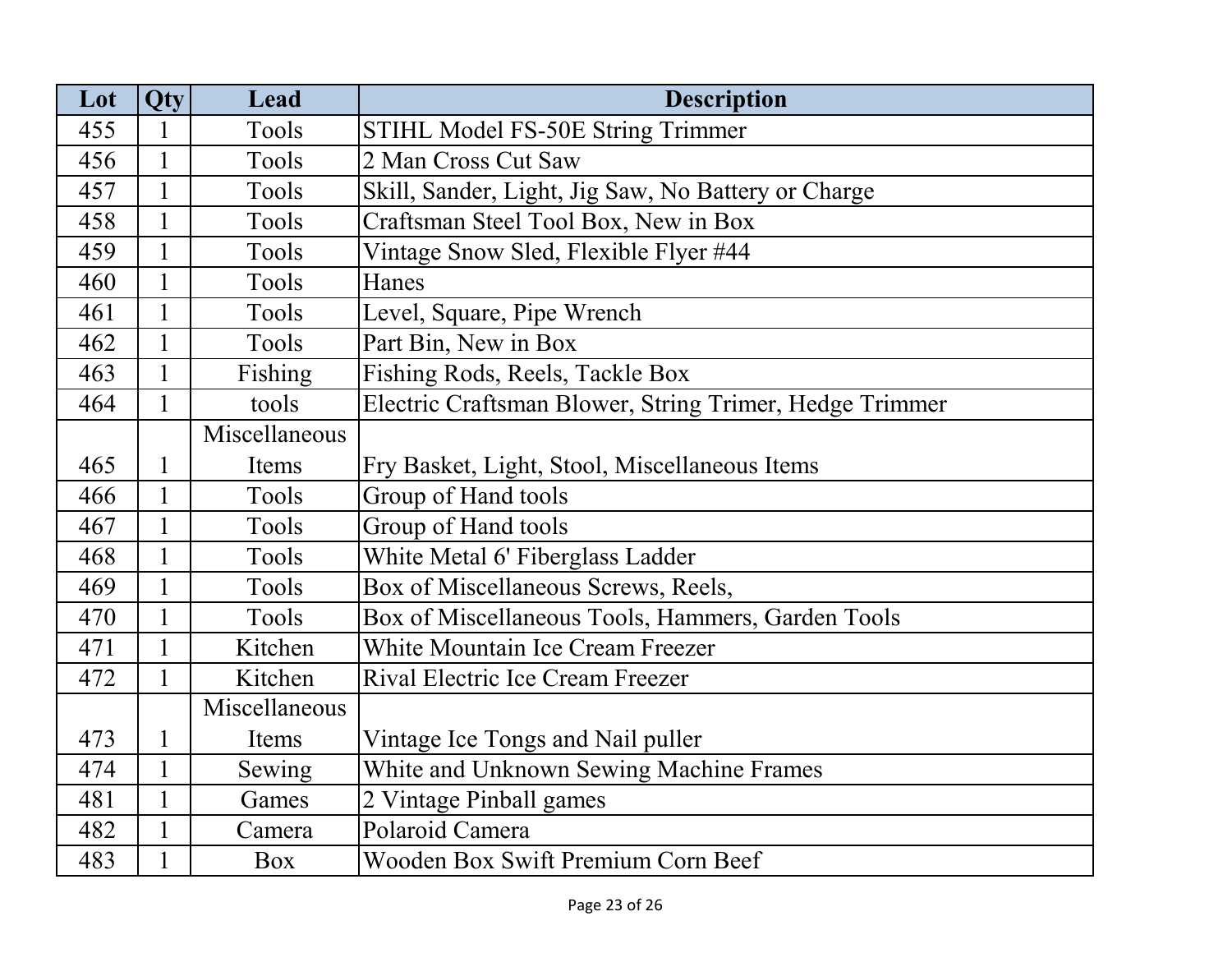| Lot | <b>Qty</b>   | Lead                | <b>Description</b>                                              |
|-----|--------------|---------------------|-----------------------------------------------------------------|
| 484 | $\mathbf{1}$ | Oil Lamps           | 2 oil lamps                                                     |
| 485 | $\mathbf{1}$ | Step Stool          | Vintage Kitchen Stool/Step stool                                |
| 486 | 1            | <b>Chamber Pots</b> | 2 Chamber pots                                                  |
|     |              |                     | Baity Basket Manufacturing Co Clock, (Phone numbers for Tobacco |
| 487 | $\mathbf{1}$ | Clock               | Basket making)                                                  |
| 488 | 1            | Lantern             | Coleman Propane Lantern w/ Fuel                                 |
| 489 | 1            | Luggage             | Large Group of Luggage                                          |
| 490 | 1            | Coolers             | 4 Coolers                                                       |
| 491 | 1            | Fur Coat            | Ellis Stone & Co. Fur Coat                                      |
|     |              | Outdoor             |                                                                 |
| 500 | $\mathbf{1}$ | Furniture           | 7 1/2' Concrete Picnic Table                                    |
|     |              | Outdoor             |                                                                 |
| 501 | $\mathbf{1}$ | Furniture           | 4 1/2' Concrete Bench                                           |
|     |              | Outdoor             |                                                                 |
| 502 | 1            | Furniture           | 4 Piece Wrought Iron Patio Set                                  |
| 503 |              | Tools               | <b>Craftsman Tool Box with Contents</b>                         |
| 504 | 1            | Tools               | Sears Radial/Arm Saw                                            |
| 505 |              | Tools               | John Deere 3K Edger                                             |
|     |              |                     | John Deere 214 Kohler 14HP Mower with JD MC519 Bagger "Not      |
| 506 | 1            | Tools               | Running"                                                        |
| 507 | $\mathbf{1}$ | Tools               | 4' Aerator                                                      |
|     |              |                     | John Deere L120 Mower 20 HP "Not Running" Bad Wheel Bearing on  |
| 508 | $\mathbf{1}$ | Tools               | Front                                                           |
| 509 | 1            | Cooking             | <b>Electric Smoker</b>                                          |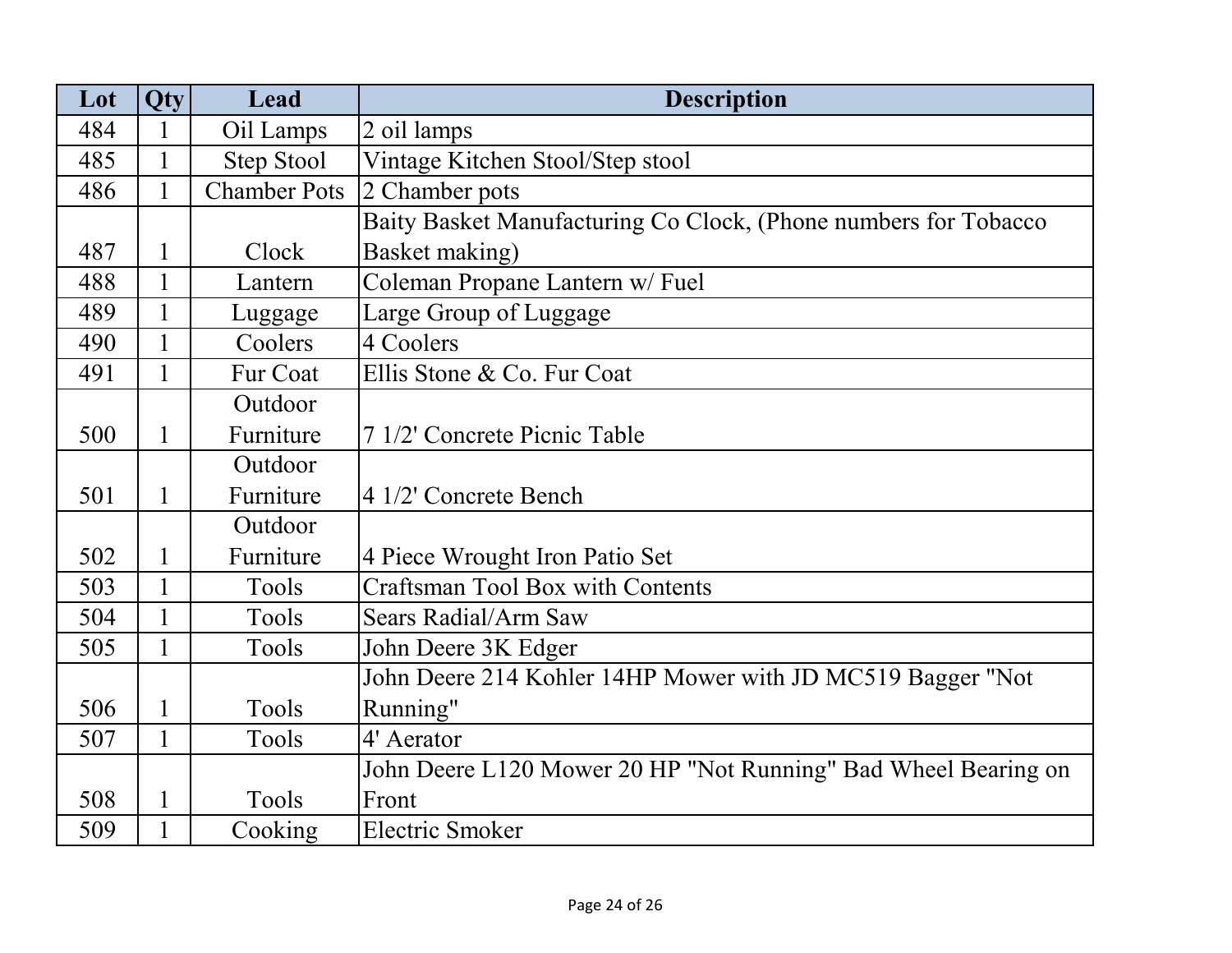| Lot | Qty          | Lead             | <b>Description</b>                                         |
|-----|--------------|------------------|------------------------------------------------------------|
|     |              | Outdoor          |                                                            |
| 510 | $\mathbf 1$  | Furniture        | 2 Porch Swings                                             |
|     |              |                  | Farmall 140 SR#36486 with Quick Hitch and 4' Bush Hog "Not |
| 511 |              | Tractor          | Running"                                                   |
| 512 | 1            | Trailer          | 3'x9' Trailer No Title                                     |
| 600 | $\mathbf{1}$ | Decorations      | Large Group of Decorations                                 |
|     |              | Miscellaneous    |                                                            |
| 601 |              | Items            | Misc. Items, jugs, coffeetable "damaged", ash trays        |
| 602 |              | Kitchen          | Kitchen items utensils, appliances, pots                   |
| 603 | 1            | <b>Train Set</b> | American Flyer Train set                                   |
| 604 |              | Lights           | Groups of Lamps & Lighting                                 |
| 605 |              | Childs Chair     | Childs high chair                                          |
| 606 |              | Hobbie Horse     | Custom made hobbie horse                                   |
|     |              | Miscellaneous    |                                                            |
| 607 | 1            | Items            | Clothes drying rack & Folding Table                        |
| 608 |              | Rocker           | <b>Vintage Spring Rocker</b>                               |
| 609 | $\mathbf{1}$ | Furniture        | Wooden Chair, Table, & couch                               |
|     |              | Miscellaneous    |                                                            |
| 610 |              | Items            | Caulkboard, Directors Chair, Fireplace Grate               |
| 611 | $\mathbf{1}$ | Chairs           | 2 Vintage Chairs                                           |
| 612 | 1            | Heaters          | 2- heaters, 1- Electric & 1- Kerosene                      |
| 613 | 1            | Childs Crib      | Vintage Childs Crib                                        |
|     |              | Miscellaneous    |                                                            |
| 614 | 1            | Items            | Vintage Children Toys, Scooters, Wagon                     |
| 615 |              | <b>Baskets</b>   | <b>Group of Baskets</b>                                    |